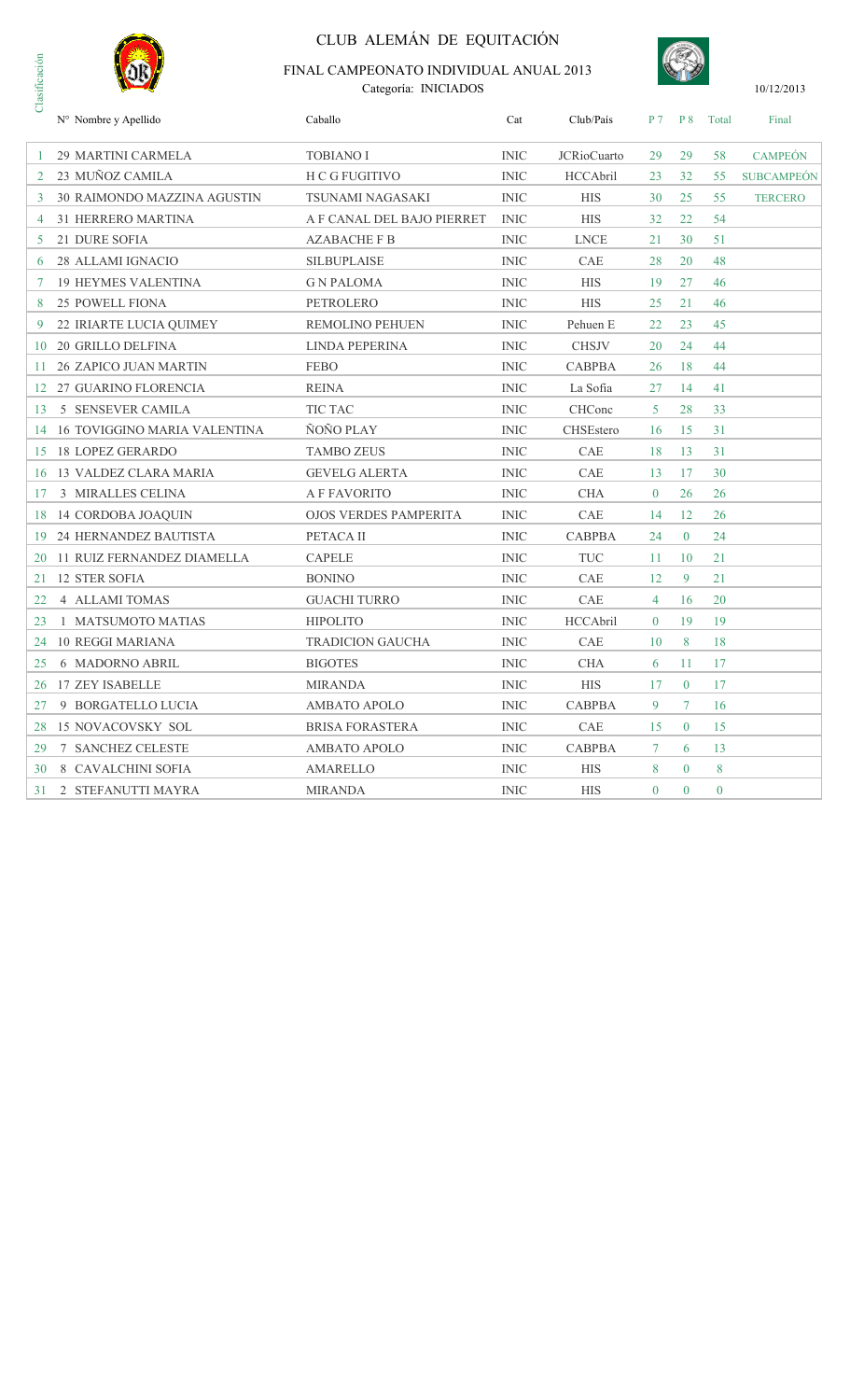

# CLUB ALEMÁN DE EQUITACIÓN FEDERACIÓN ECUESTRE ARGENTINA FINAL CAMPEONATO INDIVIDUAL ANUAL 2013 Categoría: ESCUELA MAYOR y MENOR 10/12/2013



|                      |       | <b>NOR)</b>                              | FINAL CAMPEONATO INDIVIDUAL ANUAL 2013 |             |                    |                 |                |               | SIM               |
|----------------------|-------|------------------------------------------|----------------------------------------|-------------|--------------------|-----------------|----------------|---------------|-------------------|
|                      |       |                                          | Categoría: ESCUELA MAYOR y MENOR       |             |                    |                 | 10/12/2013     |               |                   |
| Clasificación        |       |                                          |                                        |             |                    |                 | <b>PUNTOS</b>  |               |                   |
|                      |       | $N^{\circ}$ Nombre y Apellido            | Caballo                                | Cat         | Club               |                 |                | P 7 P 8 Total | Final             |
|                      |       |                                          |                                        |             |                    |                 |                |               |                   |
| 1                    | 32    | <b>LOPEZ JULIA</b>                       | <b>QUE RELAMPAGO</b>                   |             | EMAY LASOFIA 33    |                 | 26             | 59            | <b>CAMPEÓN</b>    |
| $\mathbf{2}^{\circ}$ | 28    | REPETTI MARIA                            | ÑANDUBAY R                             |             | EMAY JCVTuerto 28  |                 | 28             | 56            | <b>SUBCAMPEÓN</b> |
| $\mathbf{3}$         | 22    | <b>GARROS MILAGROS</b>                   | <b>TUCU</b>                            | <b>EMAY</b> | <b>CHA</b>         | 22              | 33             | 55            | <b>TERCERO</b>    |
| $\overline{4}$       | 24    | PESARESI CARLA                           | P R CORALINA Z                         | <b>EMAY</b> | <b>CHGSM</b>       | 24              | 23             | 47            |                   |
| 5 <sup>5</sup>       | 30    | <b>VERA GEORGINA</b>                     | A M ADRIANO                            | <b>EMAY</b> | <b>ELV</b>         | 30              | -17            | 47            |                   |
| 6                    | 14    | PEYSERE GISELLE                          | <b>TAMBO BROWM</b>                     |             | EMAY ELEscondi 14  |                 | 31             | 45            |                   |
| 7                    | 19    | <b>GOMEZ EVANGELINA</b>                  | L M RUBIO                              | <b>EMAY</b> | <b>VHC</b>         | 19              | 24             | 43            |                   |
| 8                    | 25    | RAMOS CAROLINA ANDREA                    | <b>CURIOSOR</b>                        |             | EMAY QdMASCI 25    |                 | 18             | 43            |                   |
| 9                    | 27    | BENARDINELLE MAIA                        | <b>DON YEYO</b>                        | <b>EMAY</b> | <b>CHAM</b>        | 27              | -15            | 42            |                   |
| 10                   | 11    | MICAELA BARTOLOME                        | <b>ROCCO DIFERENTE</b>                 | <b>EMAY</b> | <b>CHLP</b>        | 11              | 30             | 41            |                   |
| 11.                  | 18    | VISCO JOAQUIN RAFAEL                     | L D LUCERO                             |             | EMAY 2HRanelag 18  |                 | 22             | 40            |                   |
| 12                   | 12    | <b>DUBOSCQ LARA MARIA</b>                | TATABRA SILVERADO                      | <b>EMAY</b> | CHA                | 12              | 27             | 39            |                   |
|                      |       | FRANCOS MARIA DEL PILAR                  |                                        |             |                    |                 |                |               |                   |
| 13 13                |       |                                          | C C K                                  | <b>EMAY</b> | CHLPal             | 13              | 25             | 38            |                   |
| 14                   | 21    | <b>CERVERA BELEN</b>                     | P R PRIMOGENITO                        |             | EMAY QdMASCI 21    |                 | 16             | 37            |                   |
| 15 29                |       | ANASTASIO MARIA JOSE                     | <b>GRECIA</b>                          | <b>EMAY</b> | <b>CHA</b>         | 29              | 8              | 37            |                   |
| 16 26                |       | TRAFERRO MARINA                          | <b>KING'S ROYAL</b>                    | EMAY        | CABPBA 26          |                 | <b>10</b>      | 36            |                   |
| 17 23                |       | JUAREZ NASSO LUCIANA MARIA DON PABLO     |                                        |             | EMAY CEMSilvin: 23 |                 | 9              | 32            |                   |
| 18 31                |       | <b>VALES EMILIA</b>                      | LMJT                                   | <b>EMAY</b> | <b>VHC</b>         | 31              | $\mathbf{0}$   | 31            |                   |
| 19 9                 |       | <b>SCIOSCIA CAMILA</b>                   | <b>GRAN INDIANA</b>                    | <b>EMAY</b> | <b>CHMG</b>        | 9               | 21             | 30            |                   |
| 20 <sub>1</sub>      |       | <b>GIORDANO BELEN</b>                    | <b>CHARLOTTE II</b>                    | <b>EMAY</b> | <b>CHAM</b>        | $\bf{0}$        | 29             | 29            |                   |
| 21 15                |       | MORANA MARTINA                           | <b>QUIARA II</b>                       | <b>EMAY</b> | <b>EELF</b>        | 15              | 13             | 28            |                   |
| 22 8                 |       | <b>SERRANO MARA</b>                      | <b>JANTO</b>                           | <b>EMAY</b> | <b>CHGSM</b>       | 8               | 19             | 27            |                   |
| 236                  |       | PALAU FACUNDO                            | <b>S.J. MARILIN</b>                    | <b>EMAY</b> | <b>CHLP</b>        | 6               | 20             | 26            |                   |
| 24 16                |       | AMOROSO CLAUDIA                          | <b>GL SZIRVA</b>                       | <b>EMAY</b> | <b>CHA</b>         | 16              | $\tau$         | 23            |                   |
| 25 17                |       | CARACCIOLO JORGE                         | <b>LUCIFER Z</b>                       | <b>EMAY</b> | <b>VHC</b>         | 17              | 6              | 23            |                   |
| 26                   | 7     | CORREA CAROLINA                          | SOBERANO C                             | <b>EMAY</b> |                    |                 | 14             | 21            |                   |
|                      |       |                                          |                                        |             | <b>HIS</b>         |                 |                |               |                   |
| 27 20                |       | <b>CILIA WALTER</b>                      | CAQUEL CHILENO                         | <b>EMAY</b> | <b>CHSJV</b>       | 20              | $\mathbf{0}$   | 20            |                   |
| 28 10                |       | ANSELMI JESICA LUCIANA                   | L P MALENA                             |             | EMAY CABPBA        | $\overline{10}$ | $\overline{4}$ | 14            |                   |
| 29 <sub>3</sub>      |       | <b>BARDELLI JULIAN</b>                   | <b>LIBORIO</b>                         | EMAY        | PehuenE            | $\bf{0}$        | 12             | <sup>12</sup> |                   |
| 30 2                 |       | DE DIOS MARIA VICTORIA                   | <b>MIRYAN SAND</b>                     | <b>EMAY</b> | CAE                | $\bf{0}$        | 11             | 11            |                   |
| 31 5                 |       | RICO ANALIA LAURA                        | <b>CAMBAI</b>                          |             | EMAY CAAMerlo      | -5              | $5^{\circ}$    | 10            |                   |
| 32 4                 |       | AICEGA MAGDALENA                         | <b>LA FE METAN</b>                     | <b>EMAY</b> | <b>RHSJ</b>        | $\theta$        | $\bf{0}$       | $\bf{0}$      |                   |
|                      |       |                                          |                                        |             |                    |                 |                |               |                   |
| $\mathbf{1}$         | 82    | MULHALL DENISE                           | <b>ALANIS</b>                          | <b>EMEN</b> | <b>CHAM</b>        | 50              | 39             | 89            | <b>CAMPEÓN</b>    |
| $\overline{2}$       | 68    | <b>SARRIA JUSTINA</b>                    | <b>NERON IV</b>                        |             | EMEN MLDelicia 36  |                 | 52             | 88            | <b>SUBCAMPEÓN</b> |
| $\mathbf{3}$         | 78    | <b>CATENA AISHA</b>                      | <b>HERCULES II</b>                     | <b>EMEN</b> | <b>HIS</b>         | 46              | 42             | 88            | <b>TERCERO</b>    |
| $\overline{4}$       | 71    | MARTURET URSULA ABRIL                    | <b>GRAN INDIANA</b>                    | <b>EMEN</b> | <b>CHMG</b>        | 39              | 48             | 87            |                   |
| 5 <sup>5</sup>       | 67    | <b>MANGAS MARIA FELICITAS</b>            | <b>RAYO QUIRON</b>                     |             | EMEN JCVTuerto 35  |                 | 50             | 85            |                   |
| 6                    | 85    | DI PARMA AGUSTINA                        | <b>TORMENTA IV</b>                     | <b>EMEN</b> | La Sofia           | 54              | 31             | 85            |                   |
| $7^{\circ}$          | 75    | <b>FLORENTIN AYLEN</b>                   | PUCARA V                               |             | EMEN HCCAbril 43   |                 | 41             | 84            |                   |
| 8                    | 69    | MUÑIZ CAROLA LUCIANA                     | <b>BALTAZAR I</b>                      | <b>EMEN</b> | <b>CHMG</b>        | 37              | 44             | 81            |                   |
| 9                    | 84    | <b>GIANOTTI SCARLETT</b>                 | <b>CACHAPOP</b>                        |             | EMEN HConcordi 52  |                 | 26             | 78            |                   |
|                      | 74    | LOPEZ REBOLA AGUSTINA                    | <b>JE T' AIME</b>                      | <b>EMEN</b> |                    |                 |                | 74            |                   |
| 10                   |       |                                          |                                        |             | QELEsc             | 42              | 32             |               |                   |
| 11                   | 54    | MUÑIZ LARA CAROLINA                      | <b>BALTAZAR I</b>                      | <b>EMEN</b> | <b>CHMG</b>        | 22              | 47             | 69            |                   |
| 12                   | 56    | DI CORINTO CANDELA                       | <b>DAYANE</b>                          | <b>EMEN</b> | HCCAbril 24        |                 | 45             | 69            |                   |
| 13                   | 58    | <b>GALEANO VALENTINA</b>                 | <b>BUTTERFLY II</b>                    | <b>EMEN</b> | <b>CHyPBS</b>      | 26              | 43             | 69            |                   |
| 14 83                |       | <b>ESPINDOLA AGUSTIN</b>                 | <b>DUQUE QUIRON</b>                    |             | EMEN JCVTuerto 51  |                 | 18             | 69            |                   |
| 15 46                |       | LOPEZ FERNANDEZ GABRIEL ON GEPETTO VA    |                                        | <b>EMEN</b> | HDPierre           | - 14            | 54             | 68            |                   |
| 16 49                |       | GOROSITO RATTO MARIA PILAR P & M PERLITA |                                        | <b>EMEN</b> | <b>CHA</b>         | 17              | 51             | 68            |                   |
| 17                   | 52    | <b>CATENA AISHA</b>                      | NEGRITA II                             | <b>EMEN</b> | <b>HIS</b>         | 20              | 46             | 66            |                   |
| 18 60                |       | CASTELLANO MILAGROS                      | N M CANDIL                             | <b>EMEN</b> | <b>ELV</b>         | 28              | 38             | 66            |                   |
| 19 79                |       | <b>BAGNASCO MARIA CATALINA</b>           | <b>FLAUTA</b>                          | <b>EMEN</b> | <b>HPCC</b>        | 47              | - 19           | 66            |                   |
| 20 77                |       | ZORATTI SABRINA LUCIANA                  | TINI TRAJIMORA                         | <b>EMEN</b> | PCSAg              | 45              | - 17           | 62            |                   |
| 21 59                |       | CHIESA DELFINA LUCIA                     | <b>REC ABSTEMIA</b>                    | <b>EMEN</b> | <b>CHA</b>         | 27              | 34             | 61            |                   |
|                      | 22 80 | TROSCH JUANA                             | MORGAN M P                             | <b>EMEN</b> | CHyGCB 48          |                 | -13            | 61            |                   |
| 23 62                |       | <b>OBLIGADO BELEN</b>                    | PATAGONIA HIDALGO                      | <b>EMEN</b> | <b>CHAM</b>        | 30              | 29             | 59            |                   |
| 24 70                |       | <b>DORF PAULINA</b>                      | PEGASUS VELOZ                          | <b>EMEN</b> | ${\rm HIS}$        | 38              | 21             | 59            |                   |
|                      |       |                                          |                                        |             |                    |                 |                |               |                   |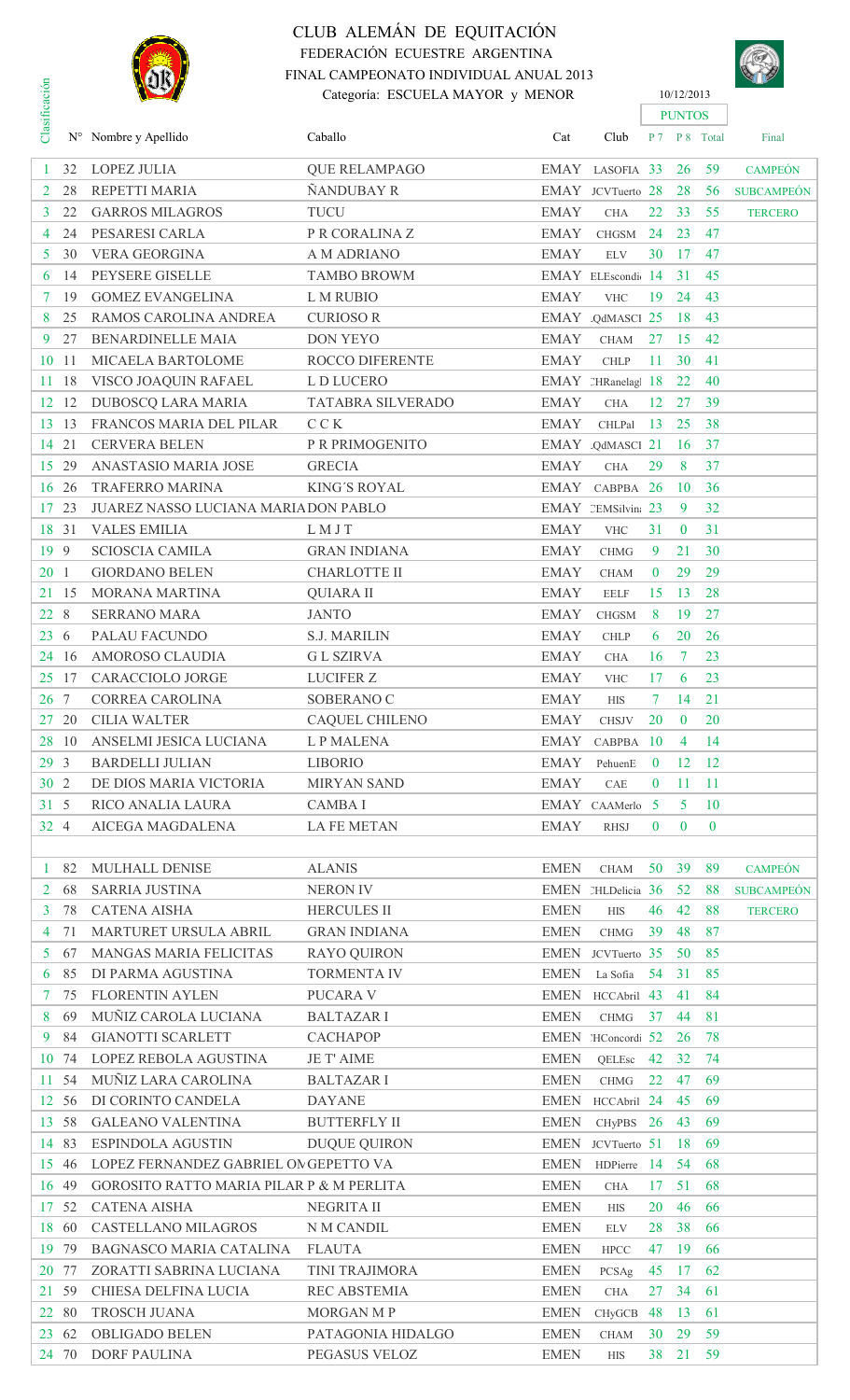

# CLUB ALEMÁN DE EQUITACIÓN FEDERACIÓN ECUESTRE ARGENTINA FINAL CAMPEONATO INDIVIDUAL ANUAL 2013 Categoría: ESCUELA MAYOR y MENOR 10/12/2013



|               | FINAL CAMPEONATO INDIVIDUAL ANUAL 2013<br><b>NORZ</b> |                                         |                       |             |                   |                |                  |                | SIL   |
|---------------|-------------------------------------------------------|-----------------------------------------|-----------------------|-------------|-------------------|----------------|------------------|----------------|-------|
| Clasificación | Categoría: ESCUELA MAYOR y MENOR                      |                                         |                       |             |                   |                | 10/12/2013       |                |       |
|               |                                                       |                                         |                       |             |                   |                | <b>PUNTOS</b>    |                |       |
|               |                                                       | N° Nombre y Apellido                    | Caballo               | Cat         | Club              |                |                  | P 7 P 8 Total  | Final |
| 25            | 55                                                    | <b>RUGGERI CALA</b>                     | <b>ALTO PALERMO</b>   | <b>EMEN</b> | <b>MDCC</b>       | 23             | 35               | 58             |       |
| 26            | 66                                                    | <b>FUENTES MAITE</b>                    | <b>DR GUAPA</b>       | <b>EMEN</b> | CAAMerlo 34       |                | 24               | 58             |       |
| 27            | 40                                                    | OCAMPO DELFINA                          | <b>LA PESADA</b>      | <b>EMEN</b> | <b>MDCC</b>       | 8              | 49               | 57             |       |
| 28            | 73                                                    | MENZI BATTICANI MARIA AZUL NERON IV     |                       |             | EMEN MLDelicia 41 |                | 15               | 56             |       |
| 29            | 72                                                    | <b>LOPEZ PICARD VIOLETA</b>             | L S MINICOOPER        | <b>EMEN</b> | <b>CELA</b>       | 40             | 14               | 54             |       |
| 30            | 81                                                    | FIGUEROA DAVENIA MALENA                 | C T WELT BREED        | <b>EMEN</b> | CABPBA            | -49            | 5                | 54             |       |
| 31            | 42                                                    | TOVIGGINO MAXIMO AUGUSTO INDIA SUMAJ    |                       | EMEN        | SgodESTE 10       |                | 40               | 50             |       |
| 32            | 48                                                    | RAGO ORNELLA CHIARA                     | L T VICTORY           | <b>EMEN</b> | <b>JCSalta</b>    | 16             | 33               | 49             |       |
| 33            | 51                                                    | LOZANO MARTINA VICTORIA                 | L P PUMITA            | <b>EMEN</b> | CAE               | 19             | 30               | 49             |       |
| 34            | 53                                                    | <b>FISCH MARIA JULIA</b>                | <b>PETIT</b>          | <b>EMEN</b> | LQMasch           | 21             | 27               | 48             |       |
| 35            | 57                                                    | PENDAS GABRIELA                         | <b>ANITA</b>          | <b>EMEN</b> | <b>CHSJV</b>      | 25             | 23               | 48             |       |
| 36            | 76                                                    | LOPEZ DOYHENARD VALENTINAL D MAXI LOPEZ |                       |             | EMEN 2HRanelag    | -44            | $\overline{4}$   | 48             |       |
| 37            | 65                                                    | <b>BIANCA DURANTI</b>                   | <b>DON START</b>      | <b>EMEN</b> | <b>EVM</b>        | 33             | 10               | 43             |       |
| 38            | 37                                                    | <b>MAYO HELENA</b>                      | <b>H C G FUGITIVO</b> | <b>EMEN</b> | HCCAbril          | -5             | 37               | 42             |       |
| 39            | 38                                                    | <b>MIRALLES ALEXIA</b>                  | PAMPA PRIX ARANDU     | <b>EMEN</b> | <b>CHA</b>        | 6              | 36               | 42             |       |
| 40            | 45                                                    | <b>BOURDIEU JUSTINA</b>                 | <b>EPICUREO</b>       | <b>EMEN</b> | <b>HIS</b>        | 13             | 28               | 41             |       |
| 41            | 50                                                    | PETRUZIO MATIAS                         | MISSISSIPI.COM        | <b>EMEN</b> | La Sofia          | 18             | 22               | 40             |       |
| 42            | 61                                                    | OCAMPO DELFINA                          | L P BIIDDING          | <b>EMEN</b> | <b>MDCC</b>       | 29             | 11               | 40             |       |
| 43            | 64                                                    | <b>BUKER SOL</b>                        | <b>EXPRESSION</b>     | <b>EMEN</b> | <b>CHA</b>        | 32             | 6                | 38             |       |
| 44            | 39                                                    | <b>CALABRESE VALENTINA</b>              | <b>S E CLEMENTINA</b> | <b>EMEN</b> | <b>CHESDO</b>     | -7             | 25               | 32             |       |
| 45            | 47                                                    | DIAZ SOUBLE MARTINA SOL                 | YAVERAN D             | <b>EMEN</b> | LQMasch           | -15            | 16               | 31             |       |
| 46            | 63                                                    | <b>GONCALES CUNEO CANDELA</b>           | L C CHARITO           | <b>EMEN</b> | <b>CHMG</b>       | 31             | $\boldsymbol{0}$ | 31             |       |
| 47            | 41                                                    | PALENA FACUNDO OSCAR                    | <b>GAMA CHASE</b>     | <b>EMEN</b> | CdAcuerdc         | -9             | 12               | 21             |       |
| 48            | 34                                                    | <b>BROWN THIAGO</b>                     | <b>AZABACHE F B</b>   | <b>EMEN</b> | <b>LNCE</b>       | $\mathbf{0}$   | 20               | 20             |       |
| 49            | 43                                                    | <b>BROWN THIAGO</b>                     | <b>TORNADO NATIVO</b> | <b>EMEN</b> | <b>LNCE</b>       | 11             | 9                | 20             |       |
| 50            | 44                                                    | CAPANO PEREZ MARIA LUJAN                | <b>GAVILANSRB</b>     | <b>EMEN</b> | <b>CHBA</b>       | 12             | $\overline{7}$   | 19             |       |
| 51.           | 35                                                    | <b>GARCIA FERNANDEZ LUJAN</b>           | L C BANDIDO           | <b>EMEN</b> | <b>CHAM</b>       | 3              | 8                | 11             |       |
| 52            | 36                                                    | TAGLE ZORRAQUIN ROSITA                  | <b>SPIRIT T</b>       |             | EMEN MLDelicia    | $\overline{4}$ | 3                | $\overline{7}$ |       |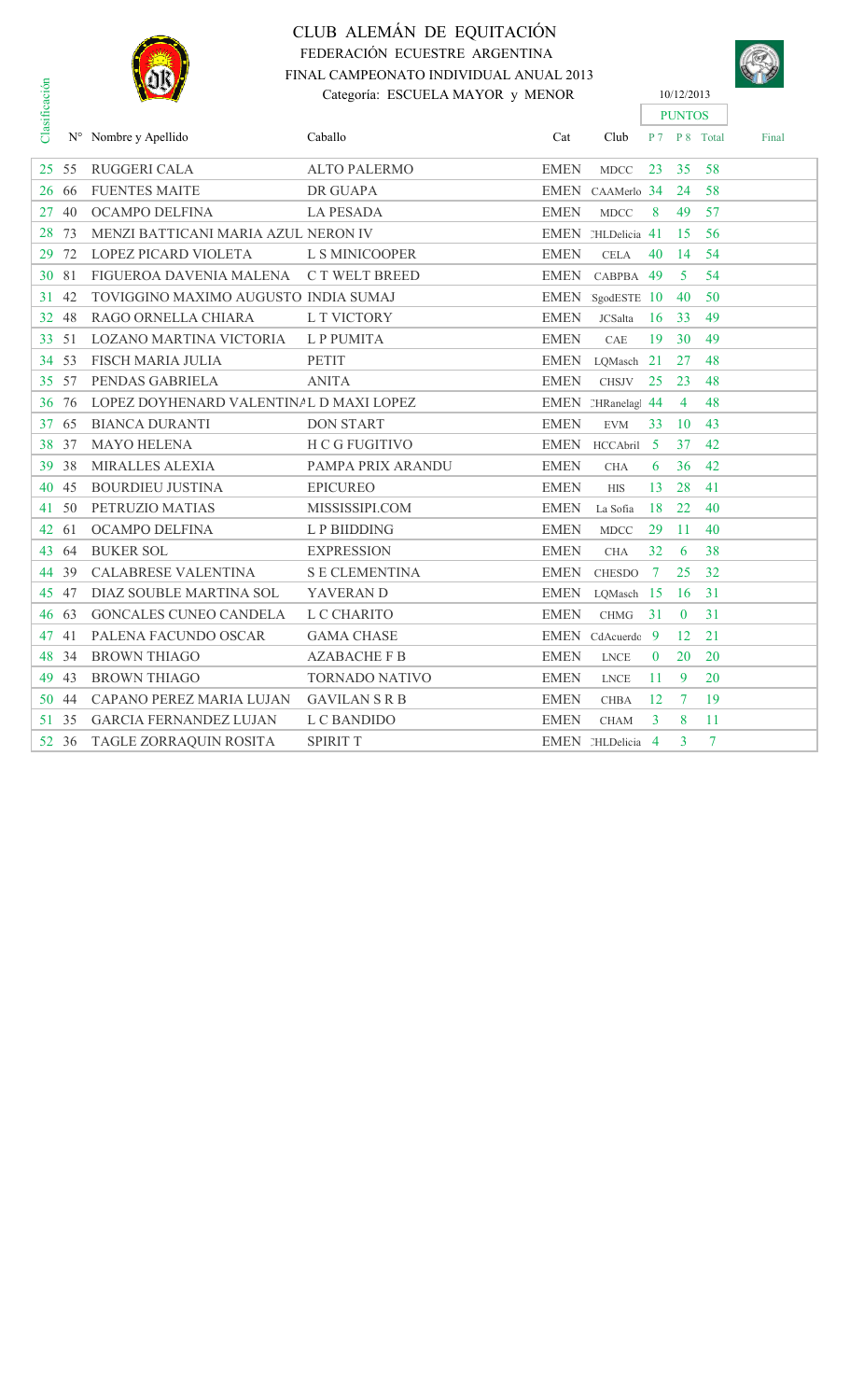



|                |                                   | <b>FINAL CAMPEONATO</b>                |       |               |                |                |                |                   |
|----------------|-----------------------------------|----------------------------------------|-------|---------------|----------------|----------------|----------------|-------------------|
| Clasificación  |                                   | Categoría: CABALLOS "A"<br>S.V: 1,20mt |       | 10/12/2012    |                |                |                |                   |
|                | Nombre y Apellido                 | Caballo                                | Cat   | Club          |                |                | P3 P4 Tot      | <b>FINAL</b>      |
|                | PEÑA CARLOS GUSTAVO               | <b>G P GAMA NARMILA</b>                | CAB A | CAE           | $\theta$       | $\mathbf{0}$   | $\overline{0}$ | <b>CAMPEÓN</b>    |
| $\overline{2}$ | RAINERI HERNAN GONZALO            | <b>MAR JESSY</b>                       | CAB A | <b>ELV</b>    | $\overline{0}$ | $\overline{0}$ | $\overline{0}$ | <b>SUBCAMPEÓN</b> |
| 3              | <b>AIMAR CHIESA IVO</b>           | EL REGRESO CHILI PEPPER                | CAB A | CEMaraco      | $\overline{0}$ | $\bf{0}$       | $\mathbf{0}$   | <b>TERCERO</b>    |
| 4              | MONES RUIZ HERNAN SANTIAGO        | C W TINA                               | CAB A | CAE           | $\overline{0}$ | $\overline{0}$ | $\theta$       |                   |
| 5              | <b>ORSI ROMINA</b>                | <b>GAMA CATALINA</b>                   | CAB A | <b>CHyPBS</b> | $\overline{0}$ | $\overline{0}$ | $\theta$       |                   |
| 6              | <b>BAXTER ANDRES</b>              | <b>B M CORONA</b>                      | CAB A | <b>HEC</b>    | $\overline{0}$ | $\bf{0}$       | $\theta$       |                   |
| 7              | <b>TROSCH ALEXIS ALBERTO</b>      | <b>CARLAZZO COOPER</b>                 | CAB A | CHyGCB        | $1 -$          | $\mathbf{0}$   | -1             |                   |
| 8              | <b>BAXTER ANDRES</b>              | <b>SANTA FE GRAND</b>                  | CAB A | CAE           | $\overline{2}$ | $\mathbf{0}$   | 2              |                   |
| 9              | <b>BALDOR GANDOLFO RICARDO</b>    | <b>CORVET CHARLESTON</b>               | CAB A | CAE           | $\overline{4}$ | $\mathbf{0}$   | $\overline{4}$ |                   |
| 9              | VILLAFAÑE MARTIN SEBASTIAN        | <b>RE MAIMARA</b>                      | CAB A | CAE           | $\overline{4}$ | $\bf{0}$       | $\overline{4}$ |                   |
| 9              | HARGUINTEGUY NICOLAS              | MALACARA CHELANA                       | CAB A | <b>CHA</b>    | 4              | $\bf{0}$       | $\overline{4}$ |                   |
| 9              | <b>CORDOBA RAMIRO JOSE</b>        | <b>OJOS VERDES CASINO</b>              | CAB A | CAE           | $\overline{4}$ | $\overline{0}$ | $\overline{4}$ |                   |
| 9              | COLOMBO MARCELO OSVALDO           | P V CHINA TOWN                         | CAB A | <b>EEGSM</b>  | 4              | $\mathbf{0}$   | $\overline{4}$ |                   |
| 9              | <b>MESA LUCAS AGUSTIN</b>         | <b>EMI MOKA</b>                        | CAB A | <b>CHM</b>    | 4              | $\overline{0}$ | $\overline{4}$ |                   |
| 9              | BRUCCO ESTEBAN CLAUDIO            | <b>B E CHILINDRINA</b>                 | CAB A | CAE           | $\overline{0}$ | $\overline{4}$ | $\overline{4}$ |                   |
| 9              | VAIRA LUIS RODRIGO                | <b>H J CENTELLA</b>                    | CAB A | <b>ESEE</b>   | $\overline{0}$ | 4              | $\overline{4}$ |                   |
| 17             | <b>MALLO MARTIN ESTEBAN</b>       | EL PORVENIR CHIPRIOTA                  | CAB A | <b>CHA</b>    | 5              | $\mathbf{0}$   | 5              |                   |
| 17             | MARTINEZ ZUVIRIA FERNANDO         | DOS LUNAS COLUMBIA                     | CAB A | <b>CHA</b>    | 5              | $\mathbf{0}$   | 5              |                   |
| 17             | PONS JUAN JOSE                    | <b>V R CHAPLIN</b>                     | CAB A | <b>CHA</b>    | 5 <sup>1</sup> | $\mathbf{0}$   | -5             |                   |
| 17             | <b>GOMEZ DAMIAN OMAR</b>          | <b>J M PIRAMIDE Z</b>                  | CAB A | <b>CHGSM</b>  | $\mathbf{1}$   | $\overline{4}$ | 5              |                   |
| 21             | SOMOZA JOAQUIN EZEQUIEL           | <b>KIN S VARDAR</b>                    | CAB A | <b>CHA</b>    | 6              | $\mathbf{0}$   | 6              |                   |
| 22             | <b>GARAY MARIA DE LOS ANGELES</b> | <b>CERDII</b>                          | CAB A | <b>CHyP</b>   | 3              | $\overline{4}$ | $\tau$         |                   |
| 23             | <b>SALIM ELIAS</b>                | N M DAIKIRI                            | CAB A | <b>SPC</b>    | 4              | $\overline{4}$ | 8              |                   |
| 23             | TULA BENJAMIN                     | <b>REMONTA PARTENON</b>                | CAB A | <b>CHAM</b>   | $\overline{4}$ | $\overline{4}$ | 8              |                   |
|                | 23 VAIRA GODOY LUIS ANGEL         | <b>CHAMONIK Z</b>                      | CAB A | ESEE          |                | 4 4 8          |                |                   |
| 23             | MINUZZI GERARDO MANUEL            | RANQUEL MILONGA                        | CAB A | <b>CHA</b>    | 4              | 4              | 8              |                   |
| 23             | TROSCH ALEXIS ALBERTO             | TATABRA TALIA                          | CAB A | CHyGCB        | 4              | $\overline{4}$ | 8              |                   |
| 28             | BRUCCO ESTEBAN CLAUDIO            | <b>B E CHARLESTON</b>                  | CAB A | CAE           | 5              | $\overline{4}$ | 9              |                   |
| 28             | CORDOBA CARLOS DIEGO              | AMBATO PALM                            | CAB A | Hamb          | 4              | 5 <sub>5</sub> | 9              |                   |
| 28             | VILLAFAÑE MARTIN SEBASTIAN        | REMONTA PUCCINI                        | CAB A | CAE           | $1 -$          | 8              | 9              |                   |
| 28             | MALLO MARTIN ESTEBAN              | <b>GRAMA CASTEL</b>                    | CAB A | <b>CHA</b>    | $\mathbf{1}$   | 8              | 9              |                   |
| 32             | <b>BAXTER ANDRES</b>              | REMONTA PUJANTE II                     | CAB A | CAE           | 6              | $\overline{4}$ | -10            |                   |
| 33             | <b>SZTYRLE GUIDO MARIO</b>        | REMONTA OTUSCO                         | CAB A | CAE           | 4              | 8              | 12             |                   |
| 34             | FERNANDEZ MAXIMILIANO             | C T FINALISTA                          | CAB A | CENeug        | 9              |                | $4 \t13$       |                   |
| 34             | FERNANDEZ MAXIMILIANO             | C T WESTERN                            | CAB A | CENeuq        | 5              |                | 8 13           |                   |
| 36             | LOPEZ TRIDOY DANIEL               | LA NEGRITA DINO                        | CAB A | CAE           |                | 10 4 14        |                |                   |
| 37             | MALLO MARTIN ESTEBAN              | EL CAPRICHO BONIN                      | CAB A | CHA           |                | 7 8 15         |                |                   |
| 38             | CORDOBA CARLOS DIEGO              | AMBATO TATABRA TEQUILA                 | CAB A | Hamb          |                | 15 8 23        |                |                   |
| 38             | LOPEZ TRIDOY DANIEL               | LA NEGRITA DOBLE FUN                   | CAB A | CAE           |                | 11 12 23       |                |                   |
| 40             | <b>ARREGUI ADRIAN</b>             | <b>BANDURRIA MINADA</b>                | CAB A | <b>CGN</b>    |                | 21 4 25        |                |                   |
| 41             | MAGIOLLO TOMAS                    | CANAL DEL BAJO MAD MAX                 | CAB A | ELV           |                | 10 21 31       |                |                   |
| 42             | RAINERI HERNAN GONZALO            | RE PITTORESCO                          | CAB A | ELV           |                | 41 4 45        |                |                   |
| 42             | <b>DUTRUEL BARBARA</b>            | PEGASUS DINA                           | CAB A | <b>JCC</b>    |                | 4 41 45        |                |                   |
| 42             | GARCIA COLOMBO VICTORIA DENISE    | EL 24 EMMA                             | CAB A | CHyGCB        |                | 4 41 45        |                |                   |
|                |                                   |                                        |       |               |                |                |                |                   |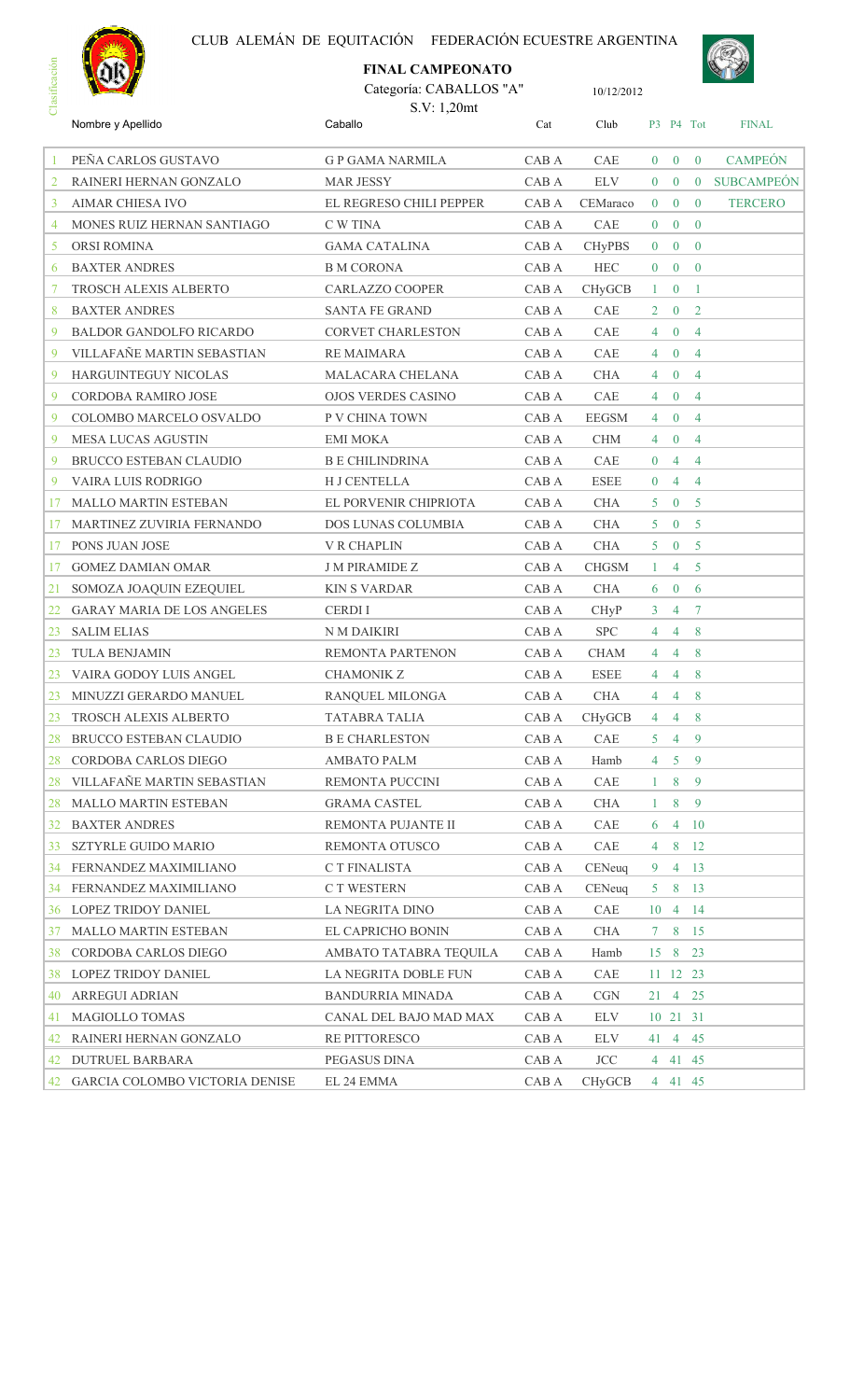

# Categoría: CABALLOS "B" **FINAL CAMPEONATO**



| Caballo<br>Nombre y Apellido<br>Cat<br>Club<br><b>FINAL</b><br>P1 P2 Tot<br><b>CAMPEÓN</b><br>CAB E<br><b>CHLSA</b><br>$0 \quad 0 \quad 0$<br>CHIAPPERO MARIA VICTORIA<br><b>GRAMA CASSIA</b><br>-1<br>0 SUBCAMPEÓN<br>CORREBO HECTOR ENRIQUE<br><b>SAN JORGE BRIGITTE</b><br>CAB E<br><b>HSJS</b><br>$\mathbf{0}$ 0<br>2<br>$0 \quad 0$<br>3<br>FERNANDEZ MAXIMILIANO<br>T H PRITY WOMAN<br>CAB E<br>CENeuq<br>$\bf{0}$<br><b>TERCERO</b><br><b>SPC</b><br>$\mathbf{0}$ 0<br>SARMIENTO LORENA CELIA<br>ARAMEO CALCHAQUI Z<br>CAB E<br>$\mathbf{0}$<br>4<br>$0 \quad 0$<br>5<br>VAIRA GODOY LUIS ANGEL<br><b>B M FOR MEN</b><br>CAB E<br><b>ESEE</b><br>$\bf{0}$<br>CAB <sub>E</sub><br>CORREBO HECTOR ENRIQUE<br>MAGNUS ALABAMA MAIL<br><b>HSJS</b><br>$1 \quad 0$<br>6<br>$\mathbf{1}$<br>VAIRA GODOY LUIS ANGEL<br><b>HJRAMSES</b><br>CAB E<br>ESEE<br>$1 \quad 0 \quad 1$<br>6<br>CORREBO HECTOR ENRIQUE<br>TATABRA TAILANDIA<br>CAB E<br><b>HSJS</b><br>$2 \quad 0$<br>$\overline{2}$<br>8<br><b>LAMELAS VERONICA L</b><br>L R SOFIA<br>CAB E<br><b>CHA</b><br>$2 \quad 0 \quad 2$<br>8<br><b>FUENTES FELIPE</b><br><b>BARAL OSORNO</b><br>CAB E<br><b>EETAM</b><br>$4\quad 0$<br>$\overline{4}$<br>10<br>$4 \quad 0$<br>ALBISU JOAQUIN<br>COACILANTE Z<br>CAB E<br><b>CHA</b><br>$\overline{4}$<br>10<br>$4 \quad 4$<br><b>GARCIA DIEGO EMMANUEL</b><br><b>LLAVANERAS CHECA</b><br>CAB E<br>CAE<br>$\mathbf{0}$<br>10<br>CAB E<br>MOSCHINI LEANDRO NICOLAS<br><b>H G DALLAS</b><br><b>CHA</b><br>$0 \quad 4 \quad 4$<br>10<br>CHIAPPERO MARIA VICTORIA<br>PEGASUS TOUCH AND GOU<br>CAB E<br>CHLSA<br>$0 \quad 4 \quad 4$<br>10<br>CABE<br>$0 \quad 4 \quad 4$<br>FERNANDEZ MAXIMILIANO<br><b>B M YELLOW STAF</b><br>CENeuq<br>10<br>ANCIC DAMIAN EDUARDO<br>PEGASUS CARDON<br>CAB E<br><b>JCC</b><br>$0 \quad 4 \quad 4$<br>10<br>BERLIER GUILLERMO JOSE<br>H C LIHUEN<br>CAB E<br><b>CEBB</b><br>$4\quad 5$<br>17<br>$1 -$<br>GARCIA DIEGO EMMANUEL<br><b>BARAL OUGLAS</b><br>CAB E<br>CAE<br>$4\quad 5$<br>17<br>$\mathbf{1}$<br>CABE<br><b>SZTYRLE GUIDO MARIO</b><br>LAS VIZCACHA CATE<br>CAE<br>$4\quad 5$<br>17<br>1<br>CAB E<br>CAE<br>SZTYRLE GUIDO MARIO<br>LAS VIZCACHA ARTINA<br>4 <sup>1</sup><br>$\overline{5}$<br>17<br>$\mathbf{1}$<br>SOMOZA JOAQUIN EZEQUIEL<br><b>KING'S DOVE</b><br>CAB E<br><b>CHA</b><br>$6\quad 0$<br>6<br>21<br>$6 \quad 0$<br>PONS JUAN JOSE<br>V R QUEEN<br>CAB E<br><b>CHA</b><br>6<br>21<br>VILLAFAÑE MARTIN SEBASTIAN<br>H S A LA MARIANITA CANDELAICAB E<br>21<br>CAE<br>$2 \quad 4$<br>6<br>BALDOR GANDOLFO RICARDO J.<br>OJOS VERDES CHICHEN ITZA<br>CAB E<br>CAE<br>$7\quad 0$<br>24<br>$\overline{7}$<br>CAE<br>VARGAS JUAN MANUEL<br><b>GAMA GENTILEZA</b><br>CAB E<br>8<br>$\bf{0}$<br>8<br>25<br>$8 \t 0$<br>8<br>25<br><b>BRANDOLINO SANTIAGO</b><br>DASHA COOPER<br>CABE<br>CHyGCB<br>CABE JCR 0 8 8<br>25 MATTOS NICOLAS<br>L C CATALINA I<br>MOSCHINI LEANDRO NICOLAS<br><b>MASTIL BLANCO</b><br>CAB E<br>$0 \t8$<br>25<br><b>CHA</b><br>-8<br>CAB E<br>29<br><b>SZTYRLE GUIDO MARIO</b><br><b>GEVELG AROMO</b><br>CAE<br>$\overline{4}$<br>$\overline{9}$<br>5 <sup>1</sup><br>MONES RUIZ HERNAN SANTIAGO<br>CABE<br>CAE<br>C T DANZARINA<br>$6 \t 4 \t 10$<br>30<br>CABE<br>ESEE<br>$4$ 12<br>VAIRA GODOY LUIS ANGEL<br>SANTA ANA LINAR<br>8<br>31<br><b>FUENTES FELIPE</b><br>CBC CANTERO Z<br>CABE<br>4812<br>31<br>EETAM<br>ORSI ROMINA<br><b>G S NOVIEMBRE</b><br>CABE<br>$0$ 12 12<br>31<br>CHyPBS<br>5813<br>MARTINEZ ZUVIRIA FERNANDO<br>H J JASPER<br>CABE<br>CHA<br>34<br>SZTYRLE GUIDO MARIO<br><b>TAMBO GENIALIDAD</b><br>CAB E<br>CAE<br>$5 \t 8 \t 13$<br>34<br>ORSI ROMINA<br><b>GAMA CILOSSY</b><br>CAB E<br>36<br><b>CHyPBS</b><br>$10 \quad 4 \quad 14$<br>PONS JUAN JOSE<br>V R CAOBA<br>CABE<br>CHA<br>$16 \t0 \t16$<br>37<br>ROMBOLA SEBASTIAN SERGIO<br>CABE<br>CHA<br>$11 \quad 5 \quad 16$<br>H G ARGENTA<br>37<br><b>SZIKLA BELEN</b><br>DOS LUNAS CINCINATTI Z<br>CABE<br><b>LLCC</b><br>$11 \quad 5 \quad 16$<br>37<br>VILLAFAÑE MARTIN SEBASTIAN<br><b>BE CHAITEN</b><br>CABE<br>CAE<br>$10 \t 9 \t 19$<br>40<br>CAB E<br>MARTINEZ ZUVIRIA FERNANDO<br>TERRA LANCERO<br>CHA<br>$6$ 13 19<br>40<br>PONS JUAN JOSE<br><b>V R CABALI</b><br>CAB E<br>CHA<br>8 12 20<br>42<br>CAB E<br><b>GABRIEL RAIMUNDO</b><br>EL CAPRICHO INDIECITA<br><b>CHyPBS</b><br>13 11 24<br>43<br>CHIAPPERO MARIA VICTORIA<br>CAB E<br>CHLSA<br>43<br>L V CHASER<br>11 13 24<br>CABE<br>CHA<br>21 4 25<br>45<br>GONZALEZ RUBIO IMANOL SEBASTIAN<br>AMBATO TATABRA UFIZZI<br><b>BRACCO MARCOS JAVIER</b><br>PEIBRA AGUARA<br>CABE<br>CHMSJ<br>2 33 35<br>46<br>OTTONELLO JORGE LUIS<br><b>B M RED JEST</b><br>CAB E EHMisiones 2 33 35<br>46<br><b>BARAL OWEN</b><br>CAB E<br>CEalG<br>41 4 45<br>48<br>PUJOL AGUSTIN<br>ABRALES GONZALO SEBASTIAN<br>AMBATO TATABRA UDINE<br>CABE<br>CABPBA<br>14 33 47<br>49<br>CAB E<br>MARTINEZ ZUVIRIA FERNANDO<br>H J SUMATRA<br>CHA<br>41 33 74<br>50 | Clas | $\sim$ | S.V: 1,15mt |  |  |  |
|----------------------------------------------------------------------------------------------------------------------------------------------------------------------------------------------------------------------------------------------------------------------------------------------------------------------------------------------------------------------------------------------------------------------------------------------------------------------------------------------------------------------------------------------------------------------------------------------------------------------------------------------------------------------------------------------------------------------------------------------------------------------------------------------------------------------------------------------------------------------------------------------------------------------------------------------------------------------------------------------------------------------------------------------------------------------------------------------------------------------------------------------------------------------------------------------------------------------------------------------------------------------------------------------------------------------------------------------------------------------------------------------------------------------------------------------------------------------------------------------------------------------------------------------------------------------------------------------------------------------------------------------------------------------------------------------------------------------------------------------------------------------------------------------------------------------------------------------------------------------------------------------------------------------------------------------------------------------------------------------------------------------------------------------------------------------------------------------------------------------------------------------------------------------------------------------------------------------------------------------------------------------------------------------------------------------------------------------------------------------------------------------------------------------------------------------------------------------------------------------------------------------------------------------------------------------------------------------------------------------------------------------------------------------------------------------------------------------------------------------------------------------------------------------------------------------------------------------------------------------------------------------------------------------------------------------------------------------------------------------------------------------------------------------------------------------------------------------------------------------------------------------------------------------------------------------------------------------------------------------------------------------------------------------------------------------------------------------------------------------------------------------------------------------------------------------------------------------------------------------------------------------------------------------------------------------------------------------------------------------------------------------------------------------------------------------------------------------------------------------------------------------------------------------------------------------------------------------------------------------------------------------------------------------------------------------------------------------------------------------------------------------------------------------------------------------------------------------------------------------------------------------------------------------------------------------------------------------------------------------------------------------------------------------------------------------------------------------------------------------------------------------------------------------------------------------------------------------------------------------------------------------------------------------------------------------------------------------------------------------------------------------------------------------------------------------------------------------------------------------------------------------------------------------------------------------------------------------------------------------------------------------------------------------------------------------------------------|------|--------|-------------|--|--|--|
|                                                                                                                                                                                                                                                                                                                                                                                                                                                                                                                                                                                                                                                                                                                                                                                                                                                                                                                                                                                                                                                                                                                                                                                                                                                                                                                                                                                                                                                                                                                                                                                                                                                                                                                                                                                                                                                                                                                                                                                                                                                                                                                                                                                                                                                                                                                                                                                                                                                                                                                                                                                                                                                                                                                                                                                                                                                                                                                                                                                                                                                                                                                                                                                                                                                                                                                                                                                                                                                                                                                                                                                                                                                                                                                                                                                                                                                                                                                                                                                                                                                                                                                                                                                                                                                                                                                                                                                                                                                                                                                                                                                                                                                                                                                                                                                                                                                                                                                                                                |      |        |             |  |  |  |
|                                                                                                                                                                                                                                                                                                                                                                                                                                                                                                                                                                                                                                                                                                                                                                                                                                                                                                                                                                                                                                                                                                                                                                                                                                                                                                                                                                                                                                                                                                                                                                                                                                                                                                                                                                                                                                                                                                                                                                                                                                                                                                                                                                                                                                                                                                                                                                                                                                                                                                                                                                                                                                                                                                                                                                                                                                                                                                                                                                                                                                                                                                                                                                                                                                                                                                                                                                                                                                                                                                                                                                                                                                                                                                                                                                                                                                                                                                                                                                                                                                                                                                                                                                                                                                                                                                                                                                                                                                                                                                                                                                                                                                                                                                                                                                                                                                                                                                                                                                |      |        |             |  |  |  |
|                                                                                                                                                                                                                                                                                                                                                                                                                                                                                                                                                                                                                                                                                                                                                                                                                                                                                                                                                                                                                                                                                                                                                                                                                                                                                                                                                                                                                                                                                                                                                                                                                                                                                                                                                                                                                                                                                                                                                                                                                                                                                                                                                                                                                                                                                                                                                                                                                                                                                                                                                                                                                                                                                                                                                                                                                                                                                                                                                                                                                                                                                                                                                                                                                                                                                                                                                                                                                                                                                                                                                                                                                                                                                                                                                                                                                                                                                                                                                                                                                                                                                                                                                                                                                                                                                                                                                                                                                                                                                                                                                                                                                                                                                                                                                                                                                                                                                                                                                                |      |        |             |  |  |  |
|                                                                                                                                                                                                                                                                                                                                                                                                                                                                                                                                                                                                                                                                                                                                                                                                                                                                                                                                                                                                                                                                                                                                                                                                                                                                                                                                                                                                                                                                                                                                                                                                                                                                                                                                                                                                                                                                                                                                                                                                                                                                                                                                                                                                                                                                                                                                                                                                                                                                                                                                                                                                                                                                                                                                                                                                                                                                                                                                                                                                                                                                                                                                                                                                                                                                                                                                                                                                                                                                                                                                                                                                                                                                                                                                                                                                                                                                                                                                                                                                                                                                                                                                                                                                                                                                                                                                                                                                                                                                                                                                                                                                                                                                                                                                                                                                                                                                                                                                                                |      |        |             |  |  |  |
|                                                                                                                                                                                                                                                                                                                                                                                                                                                                                                                                                                                                                                                                                                                                                                                                                                                                                                                                                                                                                                                                                                                                                                                                                                                                                                                                                                                                                                                                                                                                                                                                                                                                                                                                                                                                                                                                                                                                                                                                                                                                                                                                                                                                                                                                                                                                                                                                                                                                                                                                                                                                                                                                                                                                                                                                                                                                                                                                                                                                                                                                                                                                                                                                                                                                                                                                                                                                                                                                                                                                                                                                                                                                                                                                                                                                                                                                                                                                                                                                                                                                                                                                                                                                                                                                                                                                                                                                                                                                                                                                                                                                                                                                                                                                                                                                                                                                                                                                                                |      |        |             |  |  |  |
|                                                                                                                                                                                                                                                                                                                                                                                                                                                                                                                                                                                                                                                                                                                                                                                                                                                                                                                                                                                                                                                                                                                                                                                                                                                                                                                                                                                                                                                                                                                                                                                                                                                                                                                                                                                                                                                                                                                                                                                                                                                                                                                                                                                                                                                                                                                                                                                                                                                                                                                                                                                                                                                                                                                                                                                                                                                                                                                                                                                                                                                                                                                                                                                                                                                                                                                                                                                                                                                                                                                                                                                                                                                                                                                                                                                                                                                                                                                                                                                                                                                                                                                                                                                                                                                                                                                                                                                                                                                                                                                                                                                                                                                                                                                                                                                                                                                                                                                                                                |      |        |             |  |  |  |
|                                                                                                                                                                                                                                                                                                                                                                                                                                                                                                                                                                                                                                                                                                                                                                                                                                                                                                                                                                                                                                                                                                                                                                                                                                                                                                                                                                                                                                                                                                                                                                                                                                                                                                                                                                                                                                                                                                                                                                                                                                                                                                                                                                                                                                                                                                                                                                                                                                                                                                                                                                                                                                                                                                                                                                                                                                                                                                                                                                                                                                                                                                                                                                                                                                                                                                                                                                                                                                                                                                                                                                                                                                                                                                                                                                                                                                                                                                                                                                                                                                                                                                                                                                                                                                                                                                                                                                                                                                                                                                                                                                                                                                                                                                                                                                                                                                                                                                                                                                |      |        |             |  |  |  |
|                                                                                                                                                                                                                                                                                                                                                                                                                                                                                                                                                                                                                                                                                                                                                                                                                                                                                                                                                                                                                                                                                                                                                                                                                                                                                                                                                                                                                                                                                                                                                                                                                                                                                                                                                                                                                                                                                                                                                                                                                                                                                                                                                                                                                                                                                                                                                                                                                                                                                                                                                                                                                                                                                                                                                                                                                                                                                                                                                                                                                                                                                                                                                                                                                                                                                                                                                                                                                                                                                                                                                                                                                                                                                                                                                                                                                                                                                                                                                                                                                                                                                                                                                                                                                                                                                                                                                                                                                                                                                                                                                                                                                                                                                                                                                                                                                                                                                                                                                                |      |        |             |  |  |  |
|                                                                                                                                                                                                                                                                                                                                                                                                                                                                                                                                                                                                                                                                                                                                                                                                                                                                                                                                                                                                                                                                                                                                                                                                                                                                                                                                                                                                                                                                                                                                                                                                                                                                                                                                                                                                                                                                                                                                                                                                                                                                                                                                                                                                                                                                                                                                                                                                                                                                                                                                                                                                                                                                                                                                                                                                                                                                                                                                                                                                                                                                                                                                                                                                                                                                                                                                                                                                                                                                                                                                                                                                                                                                                                                                                                                                                                                                                                                                                                                                                                                                                                                                                                                                                                                                                                                                                                                                                                                                                                                                                                                                                                                                                                                                                                                                                                                                                                                                                                |      |        |             |  |  |  |
|                                                                                                                                                                                                                                                                                                                                                                                                                                                                                                                                                                                                                                                                                                                                                                                                                                                                                                                                                                                                                                                                                                                                                                                                                                                                                                                                                                                                                                                                                                                                                                                                                                                                                                                                                                                                                                                                                                                                                                                                                                                                                                                                                                                                                                                                                                                                                                                                                                                                                                                                                                                                                                                                                                                                                                                                                                                                                                                                                                                                                                                                                                                                                                                                                                                                                                                                                                                                                                                                                                                                                                                                                                                                                                                                                                                                                                                                                                                                                                                                                                                                                                                                                                                                                                                                                                                                                                                                                                                                                                                                                                                                                                                                                                                                                                                                                                                                                                                                                                |      |        |             |  |  |  |
|                                                                                                                                                                                                                                                                                                                                                                                                                                                                                                                                                                                                                                                                                                                                                                                                                                                                                                                                                                                                                                                                                                                                                                                                                                                                                                                                                                                                                                                                                                                                                                                                                                                                                                                                                                                                                                                                                                                                                                                                                                                                                                                                                                                                                                                                                                                                                                                                                                                                                                                                                                                                                                                                                                                                                                                                                                                                                                                                                                                                                                                                                                                                                                                                                                                                                                                                                                                                                                                                                                                                                                                                                                                                                                                                                                                                                                                                                                                                                                                                                                                                                                                                                                                                                                                                                                                                                                                                                                                                                                                                                                                                                                                                                                                                                                                                                                                                                                                                                                |      |        |             |  |  |  |
|                                                                                                                                                                                                                                                                                                                                                                                                                                                                                                                                                                                                                                                                                                                                                                                                                                                                                                                                                                                                                                                                                                                                                                                                                                                                                                                                                                                                                                                                                                                                                                                                                                                                                                                                                                                                                                                                                                                                                                                                                                                                                                                                                                                                                                                                                                                                                                                                                                                                                                                                                                                                                                                                                                                                                                                                                                                                                                                                                                                                                                                                                                                                                                                                                                                                                                                                                                                                                                                                                                                                                                                                                                                                                                                                                                                                                                                                                                                                                                                                                                                                                                                                                                                                                                                                                                                                                                                                                                                                                                                                                                                                                                                                                                                                                                                                                                                                                                                                                                |      |        |             |  |  |  |
|                                                                                                                                                                                                                                                                                                                                                                                                                                                                                                                                                                                                                                                                                                                                                                                                                                                                                                                                                                                                                                                                                                                                                                                                                                                                                                                                                                                                                                                                                                                                                                                                                                                                                                                                                                                                                                                                                                                                                                                                                                                                                                                                                                                                                                                                                                                                                                                                                                                                                                                                                                                                                                                                                                                                                                                                                                                                                                                                                                                                                                                                                                                                                                                                                                                                                                                                                                                                                                                                                                                                                                                                                                                                                                                                                                                                                                                                                                                                                                                                                                                                                                                                                                                                                                                                                                                                                                                                                                                                                                                                                                                                                                                                                                                                                                                                                                                                                                                                                                |      |        |             |  |  |  |
|                                                                                                                                                                                                                                                                                                                                                                                                                                                                                                                                                                                                                                                                                                                                                                                                                                                                                                                                                                                                                                                                                                                                                                                                                                                                                                                                                                                                                                                                                                                                                                                                                                                                                                                                                                                                                                                                                                                                                                                                                                                                                                                                                                                                                                                                                                                                                                                                                                                                                                                                                                                                                                                                                                                                                                                                                                                                                                                                                                                                                                                                                                                                                                                                                                                                                                                                                                                                                                                                                                                                                                                                                                                                                                                                                                                                                                                                                                                                                                                                                                                                                                                                                                                                                                                                                                                                                                                                                                                                                                                                                                                                                                                                                                                                                                                                                                                                                                                                                                |      |        |             |  |  |  |
|                                                                                                                                                                                                                                                                                                                                                                                                                                                                                                                                                                                                                                                                                                                                                                                                                                                                                                                                                                                                                                                                                                                                                                                                                                                                                                                                                                                                                                                                                                                                                                                                                                                                                                                                                                                                                                                                                                                                                                                                                                                                                                                                                                                                                                                                                                                                                                                                                                                                                                                                                                                                                                                                                                                                                                                                                                                                                                                                                                                                                                                                                                                                                                                                                                                                                                                                                                                                                                                                                                                                                                                                                                                                                                                                                                                                                                                                                                                                                                                                                                                                                                                                                                                                                                                                                                                                                                                                                                                                                                                                                                                                                                                                                                                                                                                                                                                                                                                                                                |      |        |             |  |  |  |
|                                                                                                                                                                                                                                                                                                                                                                                                                                                                                                                                                                                                                                                                                                                                                                                                                                                                                                                                                                                                                                                                                                                                                                                                                                                                                                                                                                                                                                                                                                                                                                                                                                                                                                                                                                                                                                                                                                                                                                                                                                                                                                                                                                                                                                                                                                                                                                                                                                                                                                                                                                                                                                                                                                                                                                                                                                                                                                                                                                                                                                                                                                                                                                                                                                                                                                                                                                                                                                                                                                                                                                                                                                                                                                                                                                                                                                                                                                                                                                                                                                                                                                                                                                                                                                                                                                                                                                                                                                                                                                                                                                                                                                                                                                                                                                                                                                                                                                                                                                |      |        |             |  |  |  |
|                                                                                                                                                                                                                                                                                                                                                                                                                                                                                                                                                                                                                                                                                                                                                                                                                                                                                                                                                                                                                                                                                                                                                                                                                                                                                                                                                                                                                                                                                                                                                                                                                                                                                                                                                                                                                                                                                                                                                                                                                                                                                                                                                                                                                                                                                                                                                                                                                                                                                                                                                                                                                                                                                                                                                                                                                                                                                                                                                                                                                                                                                                                                                                                                                                                                                                                                                                                                                                                                                                                                                                                                                                                                                                                                                                                                                                                                                                                                                                                                                                                                                                                                                                                                                                                                                                                                                                                                                                                                                                                                                                                                                                                                                                                                                                                                                                                                                                                                                                |      |        |             |  |  |  |
|                                                                                                                                                                                                                                                                                                                                                                                                                                                                                                                                                                                                                                                                                                                                                                                                                                                                                                                                                                                                                                                                                                                                                                                                                                                                                                                                                                                                                                                                                                                                                                                                                                                                                                                                                                                                                                                                                                                                                                                                                                                                                                                                                                                                                                                                                                                                                                                                                                                                                                                                                                                                                                                                                                                                                                                                                                                                                                                                                                                                                                                                                                                                                                                                                                                                                                                                                                                                                                                                                                                                                                                                                                                                                                                                                                                                                                                                                                                                                                                                                                                                                                                                                                                                                                                                                                                                                                                                                                                                                                                                                                                                                                                                                                                                                                                                                                                                                                                                                                |      |        |             |  |  |  |
|                                                                                                                                                                                                                                                                                                                                                                                                                                                                                                                                                                                                                                                                                                                                                                                                                                                                                                                                                                                                                                                                                                                                                                                                                                                                                                                                                                                                                                                                                                                                                                                                                                                                                                                                                                                                                                                                                                                                                                                                                                                                                                                                                                                                                                                                                                                                                                                                                                                                                                                                                                                                                                                                                                                                                                                                                                                                                                                                                                                                                                                                                                                                                                                                                                                                                                                                                                                                                                                                                                                                                                                                                                                                                                                                                                                                                                                                                                                                                                                                                                                                                                                                                                                                                                                                                                                                                                                                                                                                                                                                                                                                                                                                                                                                                                                                                                                                                                                                                                |      |        |             |  |  |  |
|                                                                                                                                                                                                                                                                                                                                                                                                                                                                                                                                                                                                                                                                                                                                                                                                                                                                                                                                                                                                                                                                                                                                                                                                                                                                                                                                                                                                                                                                                                                                                                                                                                                                                                                                                                                                                                                                                                                                                                                                                                                                                                                                                                                                                                                                                                                                                                                                                                                                                                                                                                                                                                                                                                                                                                                                                                                                                                                                                                                                                                                                                                                                                                                                                                                                                                                                                                                                                                                                                                                                                                                                                                                                                                                                                                                                                                                                                                                                                                                                                                                                                                                                                                                                                                                                                                                                                                                                                                                                                                                                                                                                                                                                                                                                                                                                                                                                                                                                                                |      |        |             |  |  |  |
|                                                                                                                                                                                                                                                                                                                                                                                                                                                                                                                                                                                                                                                                                                                                                                                                                                                                                                                                                                                                                                                                                                                                                                                                                                                                                                                                                                                                                                                                                                                                                                                                                                                                                                                                                                                                                                                                                                                                                                                                                                                                                                                                                                                                                                                                                                                                                                                                                                                                                                                                                                                                                                                                                                                                                                                                                                                                                                                                                                                                                                                                                                                                                                                                                                                                                                                                                                                                                                                                                                                                                                                                                                                                                                                                                                                                                                                                                                                                                                                                                                                                                                                                                                                                                                                                                                                                                                                                                                                                                                                                                                                                                                                                                                                                                                                                                                                                                                                                                                |      |        |             |  |  |  |
|                                                                                                                                                                                                                                                                                                                                                                                                                                                                                                                                                                                                                                                                                                                                                                                                                                                                                                                                                                                                                                                                                                                                                                                                                                                                                                                                                                                                                                                                                                                                                                                                                                                                                                                                                                                                                                                                                                                                                                                                                                                                                                                                                                                                                                                                                                                                                                                                                                                                                                                                                                                                                                                                                                                                                                                                                                                                                                                                                                                                                                                                                                                                                                                                                                                                                                                                                                                                                                                                                                                                                                                                                                                                                                                                                                                                                                                                                                                                                                                                                                                                                                                                                                                                                                                                                                                                                                                                                                                                                                                                                                                                                                                                                                                                                                                                                                                                                                                                                                |      |        |             |  |  |  |
|                                                                                                                                                                                                                                                                                                                                                                                                                                                                                                                                                                                                                                                                                                                                                                                                                                                                                                                                                                                                                                                                                                                                                                                                                                                                                                                                                                                                                                                                                                                                                                                                                                                                                                                                                                                                                                                                                                                                                                                                                                                                                                                                                                                                                                                                                                                                                                                                                                                                                                                                                                                                                                                                                                                                                                                                                                                                                                                                                                                                                                                                                                                                                                                                                                                                                                                                                                                                                                                                                                                                                                                                                                                                                                                                                                                                                                                                                                                                                                                                                                                                                                                                                                                                                                                                                                                                                                                                                                                                                                                                                                                                                                                                                                                                                                                                                                                                                                                                                                |      |        |             |  |  |  |
|                                                                                                                                                                                                                                                                                                                                                                                                                                                                                                                                                                                                                                                                                                                                                                                                                                                                                                                                                                                                                                                                                                                                                                                                                                                                                                                                                                                                                                                                                                                                                                                                                                                                                                                                                                                                                                                                                                                                                                                                                                                                                                                                                                                                                                                                                                                                                                                                                                                                                                                                                                                                                                                                                                                                                                                                                                                                                                                                                                                                                                                                                                                                                                                                                                                                                                                                                                                                                                                                                                                                                                                                                                                                                                                                                                                                                                                                                                                                                                                                                                                                                                                                                                                                                                                                                                                                                                                                                                                                                                                                                                                                                                                                                                                                                                                                                                                                                                                                                                |      |        |             |  |  |  |
|                                                                                                                                                                                                                                                                                                                                                                                                                                                                                                                                                                                                                                                                                                                                                                                                                                                                                                                                                                                                                                                                                                                                                                                                                                                                                                                                                                                                                                                                                                                                                                                                                                                                                                                                                                                                                                                                                                                                                                                                                                                                                                                                                                                                                                                                                                                                                                                                                                                                                                                                                                                                                                                                                                                                                                                                                                                                                                                                                                                                                                                                                                                                                                                                                                                                                                                                                                                                                                                                                                                                                                                                                                                                                                                                                                                                                                                                                                                                                                                                                                                                                                                                                                                                                                                                                                                                                                                                                                                                                                                                                                                                                                                                                                                                                                                                                                                                                                                                                                |      |        |             |  |  |  |
|                                                                                                                                                                                                                                                                                                                                                                                                                                                                                                                                                                                                                                                                                                                                                                                                                                                                                                                                                                                                                                                                                                                                                                                                                                                                                                                                                                                                                                                                                                                                                                                                                                                                                                                                                                                                                                                                                                                                                                                                                                                                                                                                                                                                                                                                                                                                                                                                                                                                                                                                                                                                                                                                                                                                                                                                                                                                                                                                                                                                                                                                                                                                                                                                                                                                                                                                                                                                                                                                                                                                                                                                                                                                                                                                                                                                                                                                                                                                                                                                                                                                                                                                                                                                                                                                                                                                                                                                                                                                                                                                                                                                                                                                                                                                                                                                                                                                                                                                                                |      |        |             |  |  |  |
|                                                                                                                                                                                                                                                                                                                                                                                                                                                                                                                                                                                                                                                                                                                                                                                                                                                                                                                                                                                                                                                                                                                                                                                                                                                                                                                                                                                                                                                                                                                                                                                                                                                                                                                                                                                                                                                                                                                                                                                                                                                                                                                                                                                                                                                                                                                                                                                                                                                                                                                                                                                                                                                                                                                                                                                                                                                                                                                                                                                                                                                                                                                                                                                                                                                                                                                                                                                                                                                                                                                                                                                                                                                                                                                                                                                                                                                                                                                                                                                                                                                                                                                                                                                                                                                                                                                                                                                                                                                                                                                                                                                                                                                                                                                                                                                                                                                                                                                                                                |      |        |             |  |  |  |
|                                                                                                                                                                                                                                                                                                                                                                                                                                                                                                                                                                                                                                                                                                                                                                                                                                                                                                                                                                                                                                                                                                                                                                                                                                                                                                                                                                                                                                                                                                                                                                                                                                                                                                                                                                                                                                                                                                                                                                                                                                                                                                                                                                                                                                                                                                                                                                                                                                                                                                                                                                                                                                                                                                                                                                                                                                                                                                                                                                                                                                                                                                                                                                                                                                                                                                                                                                                                                                                                                                                                                                                                                                                                                                                                                                                                                                                                                                                                                                                                                                                                                                                                                                                                                                                                                                                                                                                                                                                                                                                                                                                                                                                                                                                                                                                                                                                                                                                                                                |      |        |             |  |  |  |
|                                                                                                                                                                                                                                                                                                                                                                                                                                                                                                                                                                                                                                                                                                                                                                                                                                                                                                                                                                                                                                                                                                                                                                                                                                                                                                                                                                                                                                                                                                                                                                                                                                                                                                                                                                                                                                                                                                                                                                                                                                                                                                                                                                                                                                                                                                                                                                                                                                                                                                                                                                                                                                                                                                                                                                                                                                                                                                                                                                                                                                                                                                                                                                                                                                                                                                                                                                                                                                                                                                                                                                                                                                                                                                                                                                                                                                                                                                                                                                                                                                                                                                                                                                                                                                                                                                                                                                                                                                                                                                                                                                                                                                                                                                                                                                                                                                                                                                                                                                |      |        |             |  |  |  |
|                                                                                                                                                                                                                                                                                                                                                                                                                                                                                                                                                                                                                                                                                                                                                                                                                                                                                                                                                                                                                                                                                                                                                                                                                                                                                                                                                                                                                                                                                                                                                                                                                                                                                                                                                                                                                                                                                                                                                                                                                                                                                                                                                                                                                                                                                                                                                                                                                                                                                                                                                                                                                                                                                                                                                                                                                                                                                                                                                                                                                                                                                                                                                                                                                                                                                                                                                                                                                                                                                                                                                                                                                                                                                                                                                                                                                                                                                                                                                                                                                                                                                                                                                                                                                                                                                                                                                                                                                                                                                                                                                                                                                                                                                                                                                                                                                                                                                                                                                                |      |        |             |  |  |  |
|                                                                                                                                                                                                                                                                                                                                                                                                                                                                                                                                                                                                                                                                                                                                                                                                                                                                                                                                                                                                                                                                                                                                                                                                                                                                                                                                                                                                                                                                                                                                                                                                                                                                                                                                                                                                                                                                                                                                                                                                                                                                                                                                                                                                                                                                                                                                                                                                                                                                                                                                                                                                                                                                                                                                                                                                                                                                                                                                                                                                                                                                                                                                                                                                                                                                                                                                                                                                                                                                                                                                                                                                                                                                                                                                                                                                                                                                                                                                                                                                                                                                                                                                                                                                                                                                                                                                                                                                                                                                                                                                                                                                                                                                                                                                                                                                                                                                                                                                                                |      |        |             |  |  |  |
|                                                                                                                                                                                                                                                                                                                                                                                                                                                                                                                                                                                                                                                                                                                                                                                                                                                                                                                                                                                                                                                                                                                                                                                                                                                                                                                                                                                                                                                                                                                                                                                                                                                                                                                                                                                                                                                                                                                                                                                                                                                                                                                                                                                                                                                                                                                                                                                                                                                                                                                                                                                                                                                                                                                                                                                                                                                                                                                                                                                                                                                                                                                                                                                                                                                                                                                                                                                                                                                                                                                                                                                                                                                                                                                                                                                                                                                                                                                                                                                                                                                                                                                                                                                                                                                                                                                                                                                                                                                                                                                                                                                                                                                                                                                                                                                                                                                                                                                                                                |      |        |             |  |  |  |
|                                                                                                                                                                                                                                                                                                                                                                                                                                                                                                                                                                                                                                                                                                                                                                                                                                                                                                                                                                                                                                                                                                                                                                                                                                                                                                                                                                                                                                                                                                                                                                                                                                                                                                                                                                                                                                                                                                                                                                                                                                                                                                                                                                                                                                                                                                                                                                                                                                                                                                                                                                                                                                                                                                                                                                                                                                                                                                                                                                                                                                                                                                                                                                                                                                                                                                                                                                                                                                                                                                                                                                                                                                                                                                                                                                                                                                                                                                                                                                                                                                                                                                                                                                                                                                                                                                                                                                                                                                                                                                                                                                                                                                                                                                                                                                                                                                                                                                                                                                |      |        |             |  |  |  |
|                                                                                                                                                                                                                                                                                                                                                                                                                                                                                                                                                                                                                                                                                                                                                                                                                                                                                                                                                                                                                                                                                                                                                                                                                                                                                                                                                                                                                                                                                                                                                                                                                                                                                                                                                                                                                                                                                                                                                                                                                                                                                                                                                                                                                                                                                                                                                                                                                                                                                                                                                                                                                                                                                                                                                                                                                                                                                                                                                                                                                                                                                                                                                                                                                                                                                                                                                                                                                                                                                                                                                                                                                                                                                                                                                                                                                                                                                                                                                                                                                                                                                                                                                                                                                                                                                                                                                                                                                                                                                                                                                                                                                                                                                                                                                                                                                                                                                                                                                                |      |        |             |  |  |  |
|                                                                                                                                                                                                                                                                                                                                                                                                                                                                                                                                                                                                                                                                                                                                                                                                                                                                                                                                                                                                                                                                                                                                                                                                                                                                                                                                                                                                                                                                                                                                                                                                                                                                                                                                                                                                                                                                                                                                                                                                                                                                                                                                                                                                                                                                                                                                                                                                                                                                                                                                                                                                                                                                                                                                                                                                                                                                                                                                                                                                                                                                                                                                                                                                                                                                                                                                                                                                                                                                                                                                                                                                                                                                                                                                                                                                                                                                                                                                                                                                                                                                                                                                                                                                                                                                                                                                                                                                                                                                                                                                                                                                                                                                                                                                                                                                                                                                                                                                                                |      |        |             |  |  |  |
|                                                                                                                                                                                                                                                                                                                                                                                                                                                                                                                                                                                                                                                                                                                                                                                                                                                                                                                                                                                                                                                                                                                                                                                                                                                                                                                                                                                                                                                                                                                                                                                                                                                                                                                                                                                                                                                                                                                                                                                                                                                                                                                                                                                                                                                                                                                                                                                                                                                                                                                                                                                                                                                                                                                                                                                                                                                                                                                                                                                                                                                                                                                                                                                                                                                                                                                                                                                                                                                                                                                                                                                                                                                                                                                                                                                                                                                                                                                                                                                                                                                                                                                                                                                                                                                                                                                                                                                                                                                                                                                                                                                                                                                                                                                                                                                                                                                                                                                                                                |      |        |             |  |  |  |
|                                                                                                                                                                                                                                                                                                                                                                                                                                                                                                                                                                                                                                                                                                                                                                                                                                                                                                                                                                                                                                                                                                                                                                                                                                                                                                                                                                                                                                                                                                                                                                                                                                                                                                                                                                                                                                                                                                                                                                                                                                                                                                                                                                                                                                                                                                                                                                                                                                                                                                                                                                                                                                                                                                                                                                                                                                                                                                                                                                                                                                                                                                                                                                                                                                                                                                                                                                                                                                                                                                                                                                                                                                                                                                                                                                                                                                                                                                                                                                                                                                                                                                                                                                                                                                                                                                                                                                                                                                                                                                                                                                                                                                                                                                                                                                                                                                                                                                                                                                |      |        |             |  |  |  |
|                                                                                                                                                                                                                                                                                                                                                                                                                                                                                                                                                                                                                                                                                                                                                                                                                                                                                                                                                                                                                                                                                                                                                                                                                                                                                                                                                                                                                                                                                                                                                                                                                                                                                                                                                                                                                                                                                                                                                                                                                                                                                                                                                                                                                                                                                                                                                                                                                                                                                                                                                                                                                                                                                                                                                                                                                                                                                                                                                                                                                                                                                                                                                                                                                                                                                                                                                                                                                                                                                                                                                                                                                                                                                                                                                                                                                                                                                                                                                                                                                                                                                                                                                                                                                                                                                                                                                                                                                                                                                                                                                                                                                                                                                                                                                                                                                                                                                                                                                                |      |        |             |  |  |  |
|                                                                                                                                                                                                                                                                                                                                                                                                                                                                                                                                                                                                                                                                                                                                                                                                                                                                                                                                                                                                                                                                                                                                                                                                                                                                                                                                                                                                                                                                                                                                                                                                                                                                                                                                                                                                                                                                                                                                                                                                                                                                                                                                                                                                                                                                                                                                                                                                                                                                                                                                                                                                                                                                                                                                                                                                                                                                                                                                                                                                                                                                                                                                                                                                                                                                                                                                                                                                                                                                                                                                                                                                                                                                                                                                                                                                                                                                                                                                                                                                                                                                                                                                                                                                                                                                                                                                                                                                                                                                                                                                                                                                                                                                                                                                                                                                                                                                                                                                                                |      |        |             |  |  |  |
|                                                                                                                                                                                                                                                                                                                                                                                                                                                                                                                                                                                                                                                                                                                                                                                                                                                                                                                                                                                                                                                                                                                                                                                                                                                                                                                                                                                                                                                                                                                                                                                                                                                                                                                                                                                                                                                                                                                                                                                                                                                                                                                                                                                                                                                                                                                                                                                                                                                                                                                                                                                                                                                                                                                                                                                                                                                                                                                                                                                                                                                                                                                                                                                                                                                                                                                                                                                                                                                                                                                                                                                                                                                                                                                                                                                                                                                                                                                                                                                                                                                                                                                                                                                                                                                                                                                                                                                                                                                                                                                                                                                                                                                                                                                                                                                                                                                                                                                                                                |      |        |             |  |  |  |
|                                                                                                                                                                                                                                                                                                                                                                                                                                                                                                                                                                                                                                                                                                                                                                                                                                                                                                                                                                                                                                                                                                                                                                                                                                                                                                                                                                                                                                                                                                                                                                                                                                                                                                                                                                                                                                                                                                                                                                                                                                                                                                                                                                                                                                                                                                                                                                                                                                                                                                                                                                                                                                                                                                                                                                                                                                                                                                                                                                                                                                                                                                                                                                                                                                                                                                                                                                                                                                                                                                                                                                                                                                                                                                                                                                                                                                                                                                                                                                                                                                                                                                                                                                                                                                                                                                                                                                                                                                                                                                                                                                                                                                                                                                                                                                                                                                                                                                                                                                |      |        |             |  |  |  |
|                                                                                                                                                                                                                                                                                                                                                                                                                                                                                                                                                                                                                                                                                                                                                                                                                                                                                                                                                                                                                                                                                                                                                                                                                                                                                                                                                                                                                                                                                                                                                                                                                                                                                                                                                                                                                                                                                                                                                                                                                                                                                                                                                                                                                                                                                                                                                                                                                                                                                                                                                                                                                                                                                                                                                                                                                                                                                                                                                                                                                                                                                                                                                                                                                                                                                                                                                                                                                                                                                                                                                                                                                                                                                                                                                                                                                                                                                                                                                                                                                                                                                                                                                                                                                                                                                                                                                                                                                                                                                                                                                                                                                                                                                                                                                                                                                                                                                                                                                                |      |        |             |  |  |  |
|                                                                                                                                                                                                                                                                                                                                                                                                                                                                                                                                                                                                                                                                                                                                                                                                                                                                                                                                                                                                                                                                                                                                                                                                                                                                                                                                                                                                                                                                                                                                                                                                                                                                                                                                                                                                                                                                                                                                                                                                                                                                                                                                                                                                                                                                                                                                                                                                                                                                                                                                                                                                                                                                                                                                                                                                                                                                                                                                                                                                                                                                                                                                                                                                                                                                                                                                                                                                                                                                                                                                                                                                                                                                                                                                                                                                                                                                                                                                                                                                                                                                                                                                                                                                                                                                                                                                                                                                                                                                                                                                                                                                                                                                                                                                                                                                                                                                                                                                                                |      |        |             |  |  |  |
|                                                                                                                                                                                                                                                                                                                                                                                                                                                                                                                                                                                                                                                                                                                                                                                                                                                                                                                                                                                                                                                                                                                                                                                                                                                                                                                                                                                                                                                                                                                                                                                                                                                                                                                                                                                                                                                                                                                                                                                                                                                                                                                                                                                                                                                                                                                                                                                                                                                                                                                                                                                                                                                                                                                                                                                                                                                                                                                                                                                                                                                                                                                                                                                                                                                                                                                                                                                                                                                                                                                                                                                                                                                                                                                                                                                                                                                                                                                                                                                                                                                                                                                                                                                                                                                                                                                                                                                                                                                                                                                                                                                                                                                                                                                                                                                                                                                                                                                                                                |      |        |             |  |  |  |
|                                                                                                                                                                                                                                                                                                                                                                                                                                                                                                                                                                                                                                                                                                                                                                                                                                                                                                                                                                                                                                                                                                                                                                                                                                                                                                                                                                                                                                                                                                                                                                                                                                                                                                                                                                                                                                                                                                                                                                                                                                                                                                                                                                                                                                                                                                                                                                                                                                                                                                                                                                                                                                                                                                                                                                                                                                                                                                                                                                                                                                                                                                                                                                                                                                                                                                                                                                                                                                                                                                                                                                                                                                                                                                                                                                                                                                                                                                                                                                                                                                                                                                                                                                                                                                                                                                                                                                                                                                                                                                                                                                                                                                                                                                                                                                                                                                                                                                                                                                |      |        |             |  |  |  |
|                                                                                                                                                                                                                                                                                                                                                                                                                                                                                                                                                                                                                                                                                                                                                                                                                                                                                                                                                                                                                                                                                                                                                                                                                                                                                                                                                                                                                                                                                                                                                                                                                                                                                                                                                                                                                                                                                                                                                                                                                                                                                                                                                                                                                                                                                                                                                                                                                                                                                                                                                                                                                                                                                                                                                                                                                                                                                                                                                                                                                                                                                                                                                                                                                                                                                                                                                                                                                                                                                                                                                                                                                                                                                                                                                                                                                                                                                                                                                                                                                                                                                                                                                                                                                                                                                                                                                                                                                                                                                                                                                                                                                                                                                                                                                                                                                                                                                                                                                                |      |        |             |  |  |  |
|                                                                                                                                                                                                                                                                                                                                                                                                                                                                                                                                                                                                                                                                                                                                                                                                                                                                                                                                                                                                                                                                                                                                                                                                                                                                                                                                                                                                                                                                                                                                                                                                                                                                                                                                                                                                                                                                                                                                                                                                                                                                                                                                                                                                                                                                                                                                                                                                                                                                                                                                                                                                                                                                                                                                                                                                                                                                                                                                                                                                                                                                                                                                                                                                                                                                                                                                                                                                                                                                                                                                                                                                                                                                                                                                                                                                                                                                                                                                                                                                                                                                                                                                                                                                                                                                                                                                                                                                                                                                                                                                                                                                                                                                                                                                                                                                                                                                                                                                                                |      |        |             |  |  |  |
|                                                                                                                                                                                                                                                                                                                                                                                                                                                                                                                                                                                                                                                                                                                                                                                                                                                                                                                                                                                                                                                                                                                                                                                                                                                                                                                                                                                                                                                                                                                                                                                                                                                                                                                                                                                                                                                                                                                                                                                                                                                                                                                                                                                                                                                                                                                                                                                                                                                                                                                                                                                                                                                                                                                                                                                                                                                                                                                                                                                                                                                                                                                                                                                                                                                                                                                                                                                                                                                                                                                                                                                                                                                                                                                                                                                                                                                                                                                                                                                                                                                                                                                                                                                                                                                                                                                                                                                                                                                                                                                                                                                                                                                                                                                                                                                                                                                                                                                                                                |      |        |             |  |  |  |
|                                                                                                                                                                                                                                                                                                                                                                                                                                                                                                                                                                                                                                                                                                                                                                                                                                                                                                                                                                                                                                                                                                                                                                                                                                                                                                                                                                                                                                                                                                                                                                                                                                                                                                                                                                                                                                                                                                                                                                                                                                                                                                                                                                                                                                                                                                                                                                                                                                                                                                                                                                                                                                                                                                                                                                                                                                                                                                                                                                                                                                                                                                                                                                                                                                                                                                                                                                                                                                                                                                                                                                                                                                                                                                                                                                                                                                                                                                                                                                                                                                                                                                                                                                                                                                                                                                                                                                                                                                                                                                                                                                                                                                                                                                                                                                                                                                                                                                                                                                |      |        |             |  |  |  |
|                                                                                                                                                                                                                                                                                                                                                                                                                                                                                                                                                                                                                                                                                                                                                                                                                                                                                                                                                                                                                                                                                                                                                                                                                                                                                                                                                                                                                                                                                                                                                                                                                                                                                                                                                                                                                                                                                                                                                                                                                                                                                                                                                                                                                                                                                                                                                                                                                                                                                                                                                                                                                                                                                                                                                                                                                                                                                                                                                                                                                                                                                                                                                                                                                                                                                                                                                                                                                                                                                                                                                                                                                                                                                                                                                                                                                                                                                                                                                                                                                                                                                                                                                                                                                                                                                                                                                                                                                                                                                                                                                                                                                                                                                                                                                                                                                                                                                                                                                                |      |        |             |  |  |  |
|                                                                                                                                                                                                                                                                                                                                                                                                                                                                                                                                                                                                                                                                                                                                                                                                                                                                                                                                                                                                                                                                                                                                                                                                                                                                                                                                                                                                                                                                                                                                                                                                                                                                                                                                                                                                                                                                                                                                                                                                                                                                                                                                                                                                                                                                                                                                                                                                                                                                                                                                                                                                                                                                                                                                                                                                                                                                                                                                                                                                                                                                                                                                                                                                                                                                                                                                                                                                                                                                                                                                                                                                                                                                                                                                                                                                                                                                                                                                                                                                                                                                                                                                                                                                                                                                                                                                                                                                                                                                                                                                                                                                                                                                                                                                                                                                                                                                                                                                                                |      |        |             |  |  |  |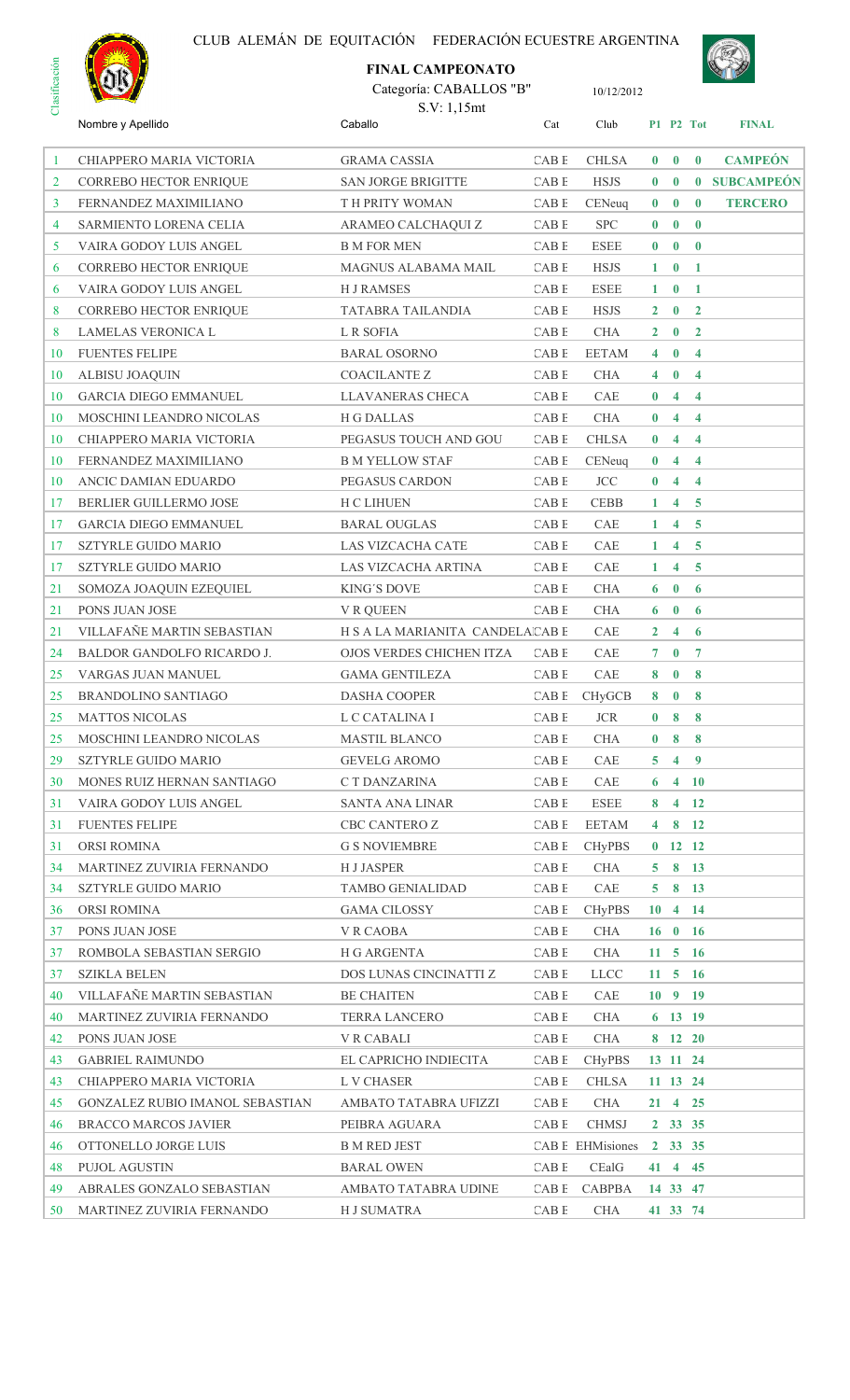# **Clasificación**

# CLUB ALEMÁN DE EQUITACIÓN FEDERACIÓN ECUESTRE ARGENTINA

# **FINAL CAMPEONATO**

Categoría: Tercera Children y Amateur S.V: 0,90mt



| ℧                  | Nombre y Apellido                               | Caballo                       | Cat                                  | Club               | Día            | Día <sub>2</sub> | Día <sub>3</sub>     | Total          | <b>FINAL</b>      |
|--------------------|-------------------------------------------------|-------------------------------|--------------------------------------|--------------------|----------------|------------------|----------------------|----------------|-------------------|
|                    | 28 GRIMALDI ANTONELLA                           | <b>LA ILUSION PALOMA</b>      | 3RA                                  | <b>JCC</b>         | $\mathbf{0}$   | $\bf{0}$         | $\bf{0}$             | $\mathbf{0}$   | <b>CAMPEÓN</b>    |
| 2                  | <b>26 GALPARIN SOFIA</b>                        | L C BUBOULINA                 | 3RA                                  | <b>HIS</b>         | $\mathbf{0}$   | $\mathbf{0}$     | $\bf{0}$             | $\bf{0}$       | <b>SUBCAMPEÓN</b> |
| 3                  | 27 ARVIA MILAGROS                               | <b>MANU DR</b>                | 3RA                                  | <b>ELT</b>         | $\bf{0}$       | $\bf{0}$         | $\mathbf{0}$         | $\bf{0}$       | <b>TERCERO</b>    |
| 4                  | <b>15 MAZZOCCHINI PAULA</b>                     | <b>KIARA</b>                  | 3RA                                  | CHyGCB             | $\bf{0}$       | $\bf{0}$         | $\mathbf{0}$         | $\theta$       |                   |
| 5                  | 13 CASTRO SANCHEZ GONZALO SERGIO                | <b>INDIANA III</b>            | 3RA                                  | CHMend             | $\mathbf{0}$   | $\bf{0}$         | $\mathbf{0}$         | $\mathbf{0}$   |                   |
| 6                  | 22 LUNA ARIANA CELINA                           | DELTA TIN TIN                 | 3RA                                  | <b>CEPtoM</b>      | $\mathbf{0}$   | $\bf{0}$         | $\mathbf{0}$         | $\bf{0}$       |                   |
| 7                  | <b>16 OLAECHEA MILAGROS</b>                     | <b>ULRIKE</b>                 | 3RA                                  | CAEOlav            | $\mathbf{0}$   | $\bf{0}$         | $\mathbf{0}$         | $\theta$       |                   |
| 8                  | <b>18 GONZALEZ ELIANA AGUSTINA</b>              | <b>BALTAZAR I</b>             | 3RA                                  | <b>CHMG</b>        | $\mathbf{0}$   | $\bf{0}$         | $\mathbf{0}$         | $\bf{0}$       |                   |
| 9                  | 23 RODRIGUEZ CARLOS ADRIAN                      | <b>INOLVIDABLE</b>            | 3RA                                  | ERZ                | $\bf{0}$       | $\bf{0}$         | $\mathbf{0}$         | $\theta$       |                   |
| 10                 | 12 BESADA ESTEBAN                               | <b>TATABRA TOFFEE</b>         | 3RA                                  | <b>CHA</b>         | $\bf{0}$       | 1                | $\mathbf{0}$         | -1             |                   |
| 11                 | 3 PASSADORE CASADELLA ALEXIA LILIA              | <b>LADINO PARADE</b>          | 3RA                                  | <b>ESEE</b>        | 4              | $\bf{0}$         | $\mathbf{0}$         | $\overline{4}$ |                   |
| 11                 | 4 ARVANI VALERIA NADÍN                          | L P SENSUAL                   | 3RA                                  | QELPradera         | 4              | $\bf{0}$         | $\mathbf{0}$         | $\overline{4}$ |                   |
| 11                 | 6 GRIMALDI GINA                                 | <b>H J DISCRETA</b>           | 3RA                                  | <b>JCC</b>         | $\bf{0}$       | 4                | $\bf{0}$             | 4              |                   |
| 11                 | 7 CAMUYRANO CLARA                               | BE EME LA MARSELLESA          | 3RA                                  | <b>CHSJV</b>       | $\bf{0}$       | 4                | $\mathbf{0}$         | 4              |                   |
| 11                 | 9 KAHALE SIMON                                  | CARIBEÑA Z                    | 3RA                                  | CHCNogal           | $\bf{0}$       | 4                | $\bf{0}$             | $\overline{4}$ |                   |
| 11                 | <b>10 CANOSA CROSS SOFIA</b>                    | L K UNICO                     | 3RA                                  | <b>CHA</b>         | $\bf{0}$       | 4                | $\mathbf{0}$         | $\overline{4}$ |                   |
| 11                 | 11 TAIBI JUAN IGNACIO LORENZO                   | R Z MISTER                    | 3RA                                  | <b>CHESDO</b>      | $\mathbf{0}$   | 4                | $\mathbf{0}$         | 4              |                   |
| 11                 | <b>14 ACOSTA JULIAN</b>                         | L P INOCENCIO                 | 3RA                                  | CHLibert           | $\bf{0}$       | $\bf{0}$         | 4                    | $\overline{4}$ |                   |
| 11                 | 19 CARRARA KARINA                               | TRUST 24                      | 3RA                                  | CELAg              | $\bf{0}$       | $\bf{0}$         | 4                    | 4              |                   |
| 11                 | 24 NEGRETTI MELINA                              | <b>CINDY</b>                  | 3RA                                  | <b>CHyPBS</b>      | $\bf{0}$       | $\bf{0}$         | 4                    | 4              |                   |
| 21                 | <b>20 GASTENEGUY STEPHANIA</b>                  | <b>PLATITA</b>                | 3RA                                  | CAEOlav            | $\bf{0}$       | $\bf{0}$         | 5                    | 5              |                   |
| 22                 | 2 VAIRA NATALIA                                 | <b>MAGNUS CORDIAL Z</b>       | 3RA                                  | <b>ESEE</b>        | 4              | $\bf{0}$         | 4                    | 8              |                   |
| 22                 | 8 GOMEZ ANTONELLA RAQUEL                        | <b>BE EME FRAU CARTIER</b>    | 3RA                                  | <b>CHMG</b>        | $\mathbf{0}$   | 4                | $\overline{4}$       | 8              |                   |
| 22                 | 21 CALDERON JHONATAN                            | S L CHUCARO Z                 | 3RA                                  | CAHPort            | $\bf{0}$       | $\bf{0}$         | 8                    | 8              |                   |
| 25                 | 25 BRASSESCO MARIA LIANA                        | <b>MLBDONATELLA</b>           | 3RA                                  | <b>CHA</b>         | $\bf{0}$       | $\bf{0}$         | 9                    | 9              |                   |
| 26                 | 5 FLORENTIN ANDREA                              | <b>COMODIN FE</b>             | 3RA                                  | <b>HCCAbril</b>    | $\bf{0}$       | 4                | 8                    | <sup>12</sup>  |                   |
| 27                 | 1 BLANCO FOURASTIE JORGE                        | <b>LYON</b>                   | 3RA                                  | CAE                | 4              | $\bf{0}$         | 10 14                |                |                   |
|                    | 28 17 NAPURI LUCIANA ROCIO                      | <b>CELESTINO II</b>           | 3RA                                  | <b>HIS</b>         |                |                  | $0 \t 0 \t 30 \t 30$ |                |                   |
|                    |                                                 |                               |                                      |                    |                |                  |                      |                |                   |
|                    | 22 LUQUE AZUL MARIA                             | CAMBACITO                     |                                      | CHILL CHStaCAT     | $\mathbf{0}$   | $\bf{0}$         | $\mathbf{0}$         | $\mathbf{0}$   | <b>CAMPEÓN</b>    |
| 2                  | <b>15 FLORENTIN LOANA</b>                       | <b>VALENTIN II</b>            | <b>CHILL</b>                         | <b>HCCAbril</b>    | $\mathbf{0}$   | $\bf{0}$         | $\bf{0}$             | $\bf{0}$       | <b>SUBCAMPEÓN</b> |
| 3                  | <b>18 MULHALL CHRISTOPHER</b>                   | <b>SANTA FE FALSTAF</b>       | <b>CHILL</b>                         | <b>CHAM</b>        | $\bf{0}$       | $\bf{0}$         | $\mathbf{0}$         | $\theta$       | <b>TERCERO</b>    |
| 4                  | 21 OTERO ZOE                                    | EL REGRESO DOMINO             | $\mathop{\hbox{\rm CHILL}}\nolimits$ | <b>CHyPBS</b>      | $\bf{0}$       | $\boldsymbol{0}$ | $\mathbf{0}$         | $\mathbf{0}$   |                   |
| 5                  | <b>16 ESPINDOLA DELFINA</b>                     | <b>GITANA MIA</b>             | <b>CHILL</b>                         | <b>JCVTuerto</b>   | $\mathbf{0}$   | $\bf{0}$         | $\mathbf{0}$         | $\mathbf{0}$   |                   |
| 6                  | 26 BOCCAGNI MARIA TRINIDAD                      | <b>ARGENTINA P</b>            |                                      | CHILL CAEOlavarria | $\bf{0}$       | $\bf{0}$         | $\mathbf{0}$         | $\mathbf{0}$   |                   |
|                    | 25 SILBERAY VERDU GASTON ETIENNE                | PETRO BETTY                   | CHILE                                | <b>ELV</b>         | $\mathbf{0}$   | $\bf{0}$         | $\mathbf{0}$         | $\bf{0}$       |                   |
| 8                  | <b>17 VILLA EMILIA</b>                          | TRES MARIAS VODKA             | CHILE                                | CEMaraco           | $\bf{0}$       | $\bf{0}$         | $\mathbf{0}$         | $\theta$       |                   |
| 9                  | 27 AMIEL EMILIA                                 | <b>BARAL NOKIA</b>            | <b>CHILL</b>                         | <b>CHLP</b>        | $\bf{0}$       | $\bf{0}$         | $\bf{0}$             | $\bf{0}$       |                   |
|                    | 10 13 ROMERO PELUFFO MIA                        | <b>FORTIN ROMANTICA</b>       | <b>CHILL</b>                         | <b>ESEE</b>        | $\mathbf{1}$   | $\mathbf{0}$     | $\mathbf{0}$         | $\mathbf{1}$   |                   |
| 11                 | 12 GALMARINI ANA CAMILA                         | <b>LP GRAN NARCO</b>          |                                      | CHILL EHMisiones   | $\mathbf{3}$   | $\bf{0}$         | $\mathbf{0}$         | $\overline{3}$ |                   |
| 12<br>$\mathbf{1}$ | <b>TRABUCO TIZIANO</b>                          | <b>GEPERA SUCESOR</b>         | <b>CHILL</b>                         | <b>ERCC</b>        | 4              | $\bf{0}$         | $\bf{0}$             | $\overline{4}$ |                   |
| 12                 | 2 SASSO BIANCA MARIA                            | <b>BARAL FLECHA UP</b>        | <b>CHILL</b>                         | <b>ELV</b>         | 4              | $\bf{0}$         | $\mathbf{0}$         | $\overline{4}$ |                   |
| 12                 | 4 SARASOLA MARIA                                | <b>PAULINA</b>                |                                      | CHILL CRLPaloma    | $\overline{4}$ | $\bf{0}$         | $\mathbf{0}$         | $\overline{4}$ |                   |
| 12                 | 5 DI LILLO LUCAS                                | TRES CORONAS ARRAYAN ARACHILE |                                      | <b>ESEE</b>        | $\overline{4}$ | $\bf{0}$         | $\mathbf{0}$         | 4              |                   |
| 12                 | <b>6 SOUZA ADRIANA</b>                          | PELUCHE                       | CHILE                                | <b>HIS</b>         | $\bf{0}$       | 4                | $\bf{0}$             | 4              |                   |
|                    | 12 10 CHIDIAK JACQUELINE                        | MUÑECA LINDA                  | <b>CHILL</b>                         | <b>JCC</b>         | $\bf{0}$       | $\overline{4}$   | $\mathbf{0}$         | $\overline{4}$ |                   |
|                    | 12 11 MADROÑAL CUGNASCO LUCIANA ANDREA SOLO C B |                               | $\mathop{\hbox{\rm CHILL}}\nolimits$ | <b>EELH</b>        | $\bf{0}$       | 4                | $\mathbf{0}$         | $\overline{4}$ |                   |
|                    | 12 20 GUAZZI SOFIA AGUSTINA                     | <b>B P JOFRE</b>              | <b>CHILL</b>                         | <b>CHESDO</b>      | $\bf{0}$       | $\bf{0}$         | $\overline{4}$       | $\overline{4}$ |                   |
|                    | 12 24 TASSANO GIANNA ALEXA                      | <b>WINNER</b>                 |                                      | CHILL EEMisiones   | $\bf{0}$       | $\bf{0}$         | 4                    | $\overline{4}$ |                   |
| 21                 | 3 LOPEZ PICARD JOAQUIN                          | <b>EL DIEZ</b>                | <b>CHILL</b>                         | <b>CELA</b>        | 4              | $\bf{0}$         | 4                    | 8              |                   |
| 21                 | 7 CALOGERO CAMILA GIULIANA                      | LEON DIPLOMATICO              |                                      | CHILL EHMisiones   | $\bf{0}$       | 4                | $\overline{4}$       | 8              |                   |
| 21                 | 9 ESCUDERO JERONIMO                             | <b>GUAINERO</b>               | <b>CHILL</b>                         | CAE                | $\bf{0}$       | 4                | 4                    | 8              |                   |
| 21                 | 14 BOOTZ SOL                                    | <b>HOOKER</b>                 | <b>CHILL</b>                         | <b>EEGSM</b>       | $\mathbf{0}$   | $\bf{0}$         | 8                    | 8              |                   |
|                    | 21 23 WARTELSKI MARTINA LUCIA                   | <b>BONITA R</b>               | CHILE                                | <b>CHSJV</b>       | $\bf{0}$       | $\bf{0}$         | 8                    | 8              |                   |
|                    | 26 19 ANDRADE CASSANI MARCELA DAIANA            | <b>ORLANDAZ</b>               | <b>CHILL</b>                         | HCCAbril           | $\mathbf{0}$   | $\bf{0}$         | 9                    | 9              |                   |
|                    | 27 8 BORRACER LAUTARO                           | L B PARIS                     | CHILE                                | <b>CHyPBS</b>      |                |                  | $0 \t 4 \t 29 \t 33$ |                |                   |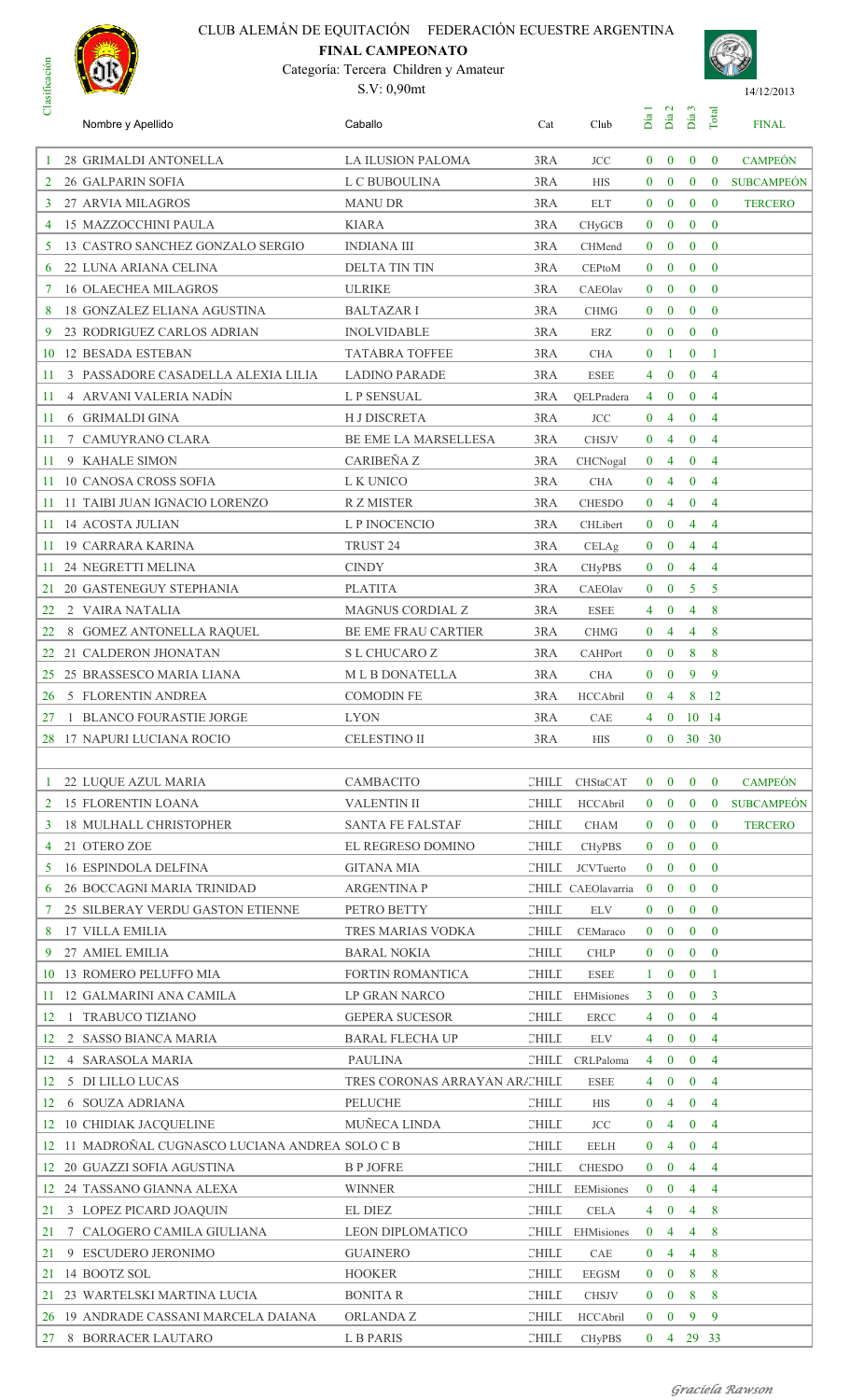

**FINAL CAMPEONATO**

Categoría: Tercera Children y Amateur S.V: 0,90mt



| da             |    | Nombre y Apellido            | Caballo                   | Cat | Club | Día      | $\mathbf{\sim}$<br>Día | $\sim$<br>Día  | Total    | <b>FINAL</b>      |
|----------------|----|------------------------------|---------------------------|-----|------|----------|------------------------|----------------|----------|-------------------|
|                |    |                              |                           |     |      |          |                        |                |          |                   |
|                |    | 9 MENDEZ CAÑAS CECILIA       | <b>OCTAVIUS</b>           | AMT |      | $\Omega$ | $\Omega$               | $\Omega$       | $\Omega$ | <b>CAMPEÓN</b>    |
| 2 7            |    | LUGONES CRISTELA BOSCH DE    | <b>DIAMANTE</b>           | AMT |      |          | $\Omega$               | 4              | 5.       | <b>SUBCAMPEÓN</b> |
| 3              |    | 8 ZIEPEL CAROLINA ANDREA     | <b>CAQUEL DINO</b>        | AMT |      | $\Omega$ | $\Omega$               | 8              | 8        | <b>TERCERO</b>    |
| $\overline{4}$ | -6 | NEMBROT MONICA               | SOY ACATO Z               | AMT |      |          | $2\quad 2$             | 5 <sup>5</sup> | - 9      |                   |
| 5.             | 4  | ORIA VALERIA FELICITAS       | FELICITAS HANNA           | AMT |      | 9.       | 5.                     | $\Omega$       | -14      |                   |
| 5.             |    | 5 SOL ABELLO                 | CORBET AYOHUMA            | AMT |      | $\Omega$ | 10                     | 4              | 14       |                   |
|                |    | 2 ORTIZ SEGUI MARIA JOSEFINA | <b>RIO DUERO NAPOLEON</b> | AMT |      | 0        | 30                     | $\theta$       | 30       |                   |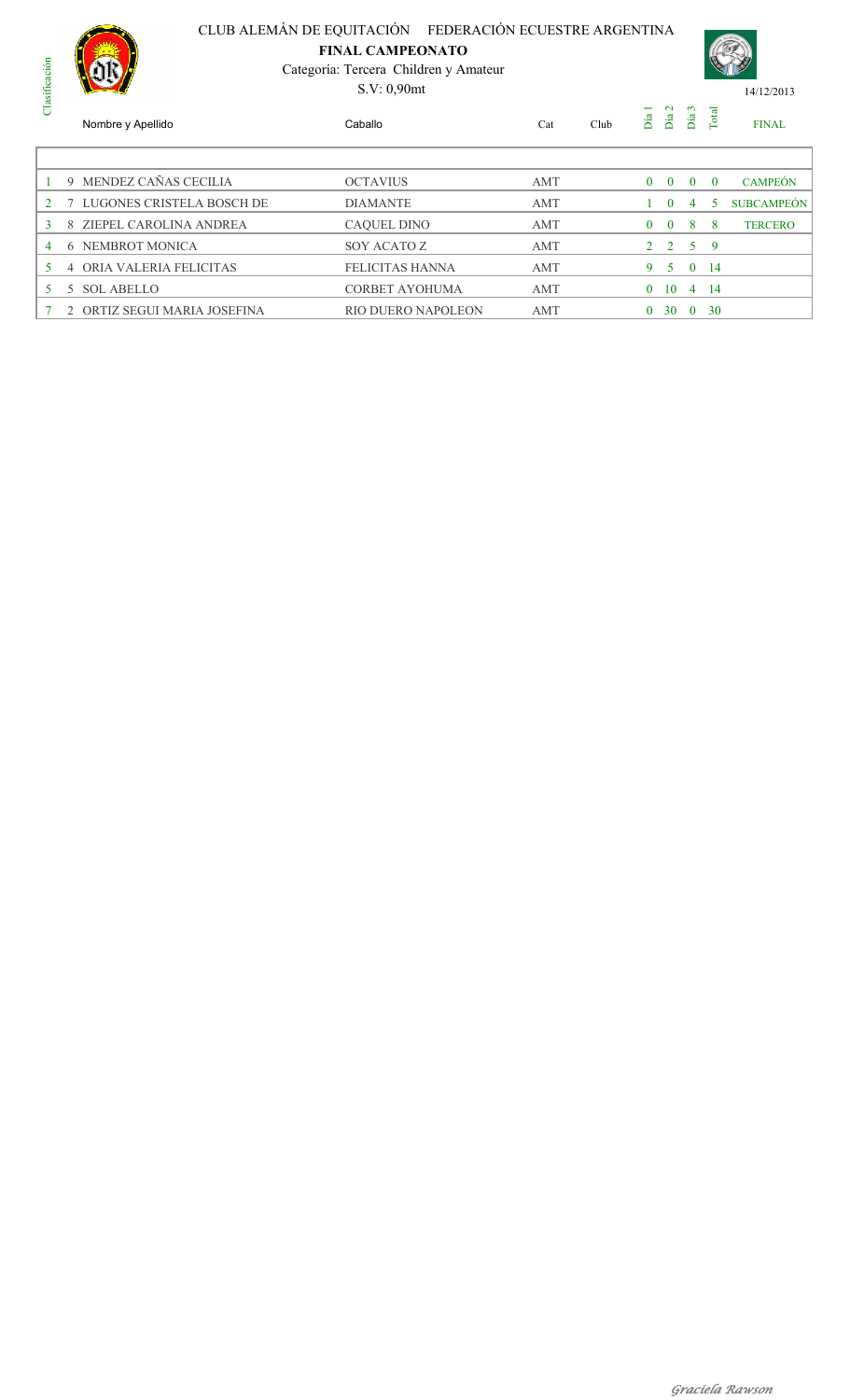

# **FINAL CAMPEONATO**

Categoría: Tercera Children y Amateur





| ರ              | Nombre y Apellido                                         | Caballo                                       | Cat          | Club                    | Día                          | Día 2                        | $\boldsymbol{\omega}$<br>Día | Total                            | <b>FINAL</b>      |
|----------------|-----------------------------------------------------------|-----------------------------------------------|--------------|-------------------------|------------------------------|------------------------------|------------------------------|----------------------------------|-------------------|
|                | 32 FRIEDLMEIER MARIA EUGENIA                              | <b>COMBELL</b>                                | 3RA          | <b>ESEE</b>             | $\mathbf{0}$                 | $\bf{0}$                     | $\bf{0}$                     | $\mathbf{0}$                     | <b>CAMPEÓN</b>    |
| $\overline{2}$ | 42 SERRANO VILLAGRA GUILLERMO ALEJAND TRES HERMANOS VENUS |                                               | 3RA          | <b>CEPtoM</b>           | $\mathbf{0}$                 | $\mathbf{0}$                 | $\mathbf{0}$                 | $\mathbf{0}$                     | <b>SUBCAMPEÓN</b> |
| 3              | <b>44 SILVESTRI LUIS ANGEL</b>                            | <b>JIMENA II</b>                              | 3RA          | <b>ELV</b>              | $\bf{0}$                     | $\bf{0}$                     | $\mathbf{0}$                 | $\mathbf{0}$                     | <b>TERCERO</b>    |
| 4              | 31 FIGUEROA DAVENIA SANTIAGO TOMAS                        | <b>BABY EXPRESS</b>                           | 3RA          | <b>CABPBA</b>           | $\mathbf{0}$                 | $\bf{0}$                     | $\bf{0}$                     | $\mathbf{0}$                     |                   |
| 5              | <b>43 PETRALANDA NANCY</b>                                | <b>SAN JORGE BLACK BOY</b>                    | 3RA          | <b>HSJS</b>             | $\bf{0}$                     | $\bf{0}$                     | $\bf{0}$                     | $\bf{0}$                         |                   |
| 6              | 34 ACOSTA RODRIGUEZ MARTINA DEL PILAR RAMONA              |                                               | 3RA          | <b>CHMSJ</b>            | $\bf{0}$                     | $\bf{0}$                     | $\bf{0}$                     | $\bf{0}$                         |                   |
| 7              | <b>40 MARINO ALBERTINA</b>                                | <b>ICARO PAMPA</b>                            | 3RA          | <b>JCStaR</b>           | $\bf{0}$                     | $\bf{0}$                     | $\mathbf{0}$                 | $\bf{0}$                         |                   |
| 8              | <b>33 IMACH KEVIN</b>                                     | <b>TUPASY PARIS</b>                           | 3RA          | CAE                     | $\bf{0}$                     | $\bf{0}$                     | $\mathbf{0}$                 | $\bf{0}$                         |                   |
| 9              | 26 ITURBE CARLA                                           | <b>M B AKIRED</b>                             | 3RA          | <b>JCS</b>              | $\bf{0}$                     | $\bf{0}$                     | $\bf{0}$                     | $\bf{0}$                         |                   |
| 10             | 39 RIVERA MARCOS EZEQUIEL                                 | <b>ALMA</b>                                   | 3RA          | <b>CHMG</b>             | $\bf{0}$                     | $\bf{0}$                     | $\mathbf{0}$                 | $\mathbf{0}$                     |                   |
|                | 11 37 MARTIN ARACELI NAHIR                                | <b>B M GRANDE BOUREE</b>                      | 3RA          | <b>CHyPBS</b>           | $\mathbf{0}$                 | $\bf{0}$                     | $\bf{0}$                     | $\mathbf{0}$                     |                   |
|                | 12 25 MOCHE MARIA INES                                    | SANTA CECILIA AMANDA                          | 3RA          | <b>CHSJV</b>            | $\bf{0}$                     | $\bf{0}$                     | $\bf{0}$                     | $\bf{0}$                         |                   |
|                | 13 27 SCIARRA KEGLEVICH FEDERICA                          | <b>MAQUENA</b>                                | 3RA          | <b>CHSJV</b>            | $\bf{0}$                     | $\bf{0}$                     | $\bf{0}$                     | $\bf{0}$                         |                   |
|                | 14 36 DEPRESBITERIS MAYRA SOLEDAD                         | <b>CHELSEA Z</b>                              | 3RA          | CAE                     | $\bf{0}$                     | $\bf{0}$                     | $\bf{0}$                     | $\bf{0}$                         |                   |
|                | <b>15 38 CONSIGLI FLORENCIA STEFANIA</b>                  | <b>GAMA AITOR</b>                             | 3RA          | <b>EESJ</b>             | $\bf{0}$                     | $\bf{0}$                     | $\mathbf{0}$                 | $\mathbf{0}$                     |                   |
| 16             | 24 DE ROYERE CARLOS JUAN MARIA                            | <b>JF FARAON</b>                              | 3RA          | <b>CHA</b>              | $\mathbf{2}$                 | $\bf{0}$                     | $\mathbf{0}$                 | $\mathbf{2}$                     |                   |
| 17             | 11 CASTRO SANCHEZ GONZALO SERGIO                          | SANTA ROSA I'M STAR                           | 3RA          | CHMend                  | 4                            | $\bf{0}$                     | $\bf{0}$                     | $\overline{4}$                   |                   |
| 17             | <b>12 VARGAS MANUELA</b>                                  | <b>BE EME NIRVANA</b>                         | 3RA          | CAE                     | 4                            | $\bf{0}$                     | $\mathbf{0}$                 | $\overline{4}$                   |                   |
| 17             | <b>13 BOFFA FLORENCIA</b>                                 | PRINCIPAL                                     | 3RA          | <b>CHLP</b>             | 4                            | $\bf{0}$                     | $\bf{0}$                     | $\overline{4}$                   |                   |
| 17             | <b>14 MOLINA FEDERICO</b>                                 | <b>BUCK</b>                                   | 3RA          | CGN                     | 4                            | $\bf{0}$                     | $\bf{0}$                     | $\overline{4}$                   |                   |
| 17             | 15 DE MONTE ESNAOLA GUILLERMINA                           | PINOT NOIR                                    | 3RA          | QELPradera              | 4                            | $\bf{0}$                     | $\bf{0}$                     | $\overline{4}$                   |                   |
| 17             | <b>16 SANCHEZ RIZZI ROBERTA</b>                           | <b>GAMA AUSTRALIA</b>                         | 3RA          | <b>ELV</b>              | $\bf{0}$                     | 4                            | $\bf{0}$                     | $\overline{4}$                   |                   |
| 17             | <b>18 FERRARI CALA</b>                                    | R S CATALINA                                  | 3RA          | CAE                     | $\bf{0}$                     | $\overline{\mathbf{4}}$      | $\mathbf{0}$                 | $\overline{4}$                   |                   |
| 17             | 20 MASSETTI MARTINA                                       | L C SOÑADOR                                   | 3RA          | CAE                     | $\bf{0}$                     | $\overline{\mathbf{4}}$      | $\mathbf{0}$                 | $\overline{4}$                   |                   |
| 17             | 21 BERTOLO JULIETA                                        | <b>SUNSET PAN</b>                             | 3RA          | CRELPaloma              | $\bf{0}$                     | $\overline{\mathbf{4}}$      | $\bf{0}$                     | $\overline{\mathbf{4}}$          |                   |
|                | 22 SHADI DIPP MANUEL                                      | TRES CORONAS DRAGON                           | 3RA          | <b>EQUUS G E</b>        | $\bf{0}$                     | $\overline{4}$               | $\bf{0}$                     | $\overline{\mathbf{4}}$          |                   |
|                | 17 23 LACENTRA MARIA LUCIANA                              | <b>CHEPTEL NADINE</b>                         | 3RA          | <b>CEECol</b>           | $\mathbf{0}$                 | $\overline{\mathbf{4}}$      | $\mathbf{0}$                 | $\overline{4}$                   |                   |
| 17             | <b>28 GALPERIN SOFIA</b>                                  | PEGASUS ATHENAS                               | 3RA          | <b>HIS</b>              | $\mathbf{0}$                 | $\mathbf{0}$                 |                              | $4 \quad 4$                      |                   |
|                | 17 41 GIRAUDO JOSE                                        | <b>QUIET MUSIC Z</b>                          | 3RA          | SRdlFrancia             | $\mathbf{0}$                 | $\mathbf{0}$                 |                              | $4 \quad 4$                      |                   |
|                | 17 45 FERNANDEZ CID NADIA SOLANGE                         | <b>ARAUCO</b>                                 | 3RA          | CHLPal                  | $\mathbf{0}$                 | $\mathbf{0}$                 |                              | $4 \quad 4$                      |                   |
|                | 31 29 ACOSTA RODRIGUEZ MARTINA DEL PILAR LA ADELA ESCOCES |                                               | 3RA          | <b>CHMSJ</b>            | $\mathbf{0}$                 | $\mathbf{0}$                 |                              | $5\quad 5$                       |                   |
| 32             | 2 PEREZ ABELLAN PAULA VICTORIA                            | <b>H C A PROCER</b>                           | 3RA          | <b>JCC</b>              | 8                            | $\mathbf{0}$                 |                              | 0 <sub>8</sub>                   |                   |
| 32             | 4 LOPEZ KURYLUK LUCILA DEL PILAR                          | TM AIRE                                       | 3RA          | <b>CHA</b>              | 4                            | $\overline{\mathbf{4}}$      | $\mathbf{0}$                 | $\overline{\mathbf{8}}$          |                   |
| 32             | 5 PASADORE CASADELLA STEPHANIE ARACE PISPIRETA Z          |                                               | 3RA          | <b>ESEE</b>             | 4                            | $\overline{4}$               |                              | 0 <sub>8</sub>                   |                   |
| 32             | 6 MAYNARD SERRANO MORA                                    | <b>MAXIMA</b>                                 | 3RA          | La Sofia                | 4                            | $\overline{4}$               | $\mathbf{0}$                 | - 8                              |                   |
| 32             | 8 ALACAHAN CLARA<br>32 10 FERRARI CALA                    | <b>DIFERENTE</b>                              | 3RA<br>3RA   | <b>CHA</b>              | $\mathbf{0}$<br>$\mathbf{0}$ | $\bf{8}$                     |                              | 0 <sub>8</sub><br>0 <sub>8</sub> |                   |
|                | 32 17 DIAZ UBOE MARTINA INES                              | <b>CARLITOS WAY</b><br><b>SANTA FE EXPERT</b> | 3RA          | CAE<br><b>JCVTuerto</b> | $\mathbf{0}$                 | 8<br>$\overline{\mathbf{4}}$ |                              | $4 \quad 8$                      |                   |
| 39             | 3 RACAUCHI CAMILA                                         | <b>EMI DILUVIO</b>                            | 3RA          | <b>CHA</b>              | 4                            | $\overline{4}$               |                              | $2 \quad 10$                     |                   |
|                | 39 35 STERMAN JAZMIN                                      | PAMPA BAILARIN                                | 3RA          | <b>CHSJV</b>            | $\mathbf{0}$                 |                              |                              | $0 \t10 \t10$                    |                   |
| 41             | 1 BRUNI ANTONELLA MARIA                                   | L C AGUSTIN                                   | 3RA          | CAE                     | 8                            | $\bf{0}$                     |                              | $4 \quad 12$                     |                   |
|                | 41 19 QUARANTA DEL SUELDO TOMAS                           | <b>SHOW GIRL</b>                              | 3RA          | CHMend                  | $\mathbf{0}$                 | $\overline{4}$               |                              | 8 <sub>12</sub>                  |                   |
| 43             | 7 GIBERT CANDELA                                          | SALUT FOUCAULT                                | 3RA          | <b>ELV</b>              | $\overline{4}$               | $\overline{4}$               |                              | $5 \quad 13$                     |                   |
|                | 44 30 GONZALEZ MERINO JOAQUIN                             | EL PORVENIR TYRAH                             | 3RA          | CEPtoM                  | $\mathbf{0}$                 | $\mathbf{0}$                 |                              | $30\ 30$                         |                   |
|                |                                                           |                                               |              |                         |                              |                              |                              |                                  |                   |
| -1             | <b>23 ATTIE LUCILA</b>                                    | <b>BEING FREACK</b>                           | <b>CHILD</b> | <b>HIS</b>              | $\mathbf{0}$                 | $\mathbf{0}$                 | $\mathbf{0}$                 | $\mathbf{0}$                     | <b>CAMPEÓN</b>    |
| 2              | 19 BOGGIANO SOL                                           | <b>GUALILAN ARON</b>                          | <b>CHILD</b> | <b>CCLM</b>             |                              | $\mathbf{0}$ 0               | $\bf{0}$                     |                                  | 0 SUBCAMPEÓN      |
| 3              | <b>18 SOLORZANO LOURDES</b>                               | <b>BENJAMINA</b>                              | <b>CHILD</b> | <b>JCT</b>              | $\mathbf{0}$                 | $\mathbf{0}$                 |                              | $\mathbf{0}$ 0                   | <b>TERCERO</b>    |
| 4              | 25 CAMPANA MARTINA                                        | PEGASUS CAPRICHOSA                            | <b>CHILD</b> | SRdlFrancia             | $\mathbf{0}$                 | $\mathbf{0}$                 | $\mathbf{0}$                 | $\mathbf{0}$                     |                   |
|                | 5 22 KIERKEGARD LESLIE                                    | PASSE ONE Z                                   | <b>CHILD</b> | ERZ                     | $\mathbf{0}$                 | $\mathbf{0}$                 |                              | $\mathbf{0}$ $\mathbf{0}$        |                   |
| 6              | <b>16 SOBRERO PILAR</b>                                   | MAXIMO GLADIADOR PRIMER( CHILD                |              | <b>CHA</b>              | $\mathbf{0}$                 | $\bf{0}$                     | $\mathbf{0}$                 | $\bf{0}$                         |                   |
| $7^{\circ}$    | 24 TRIMARCO SOFIA                                         | <b>OBAMA</b>                                  | <b>CHILD</b> | <b>JCS</b>              | $\mathbf{0}$                 | $\mathbf{0}$                 | $\mathbf{0}$                 | $\mathbf{0}$                     |                   |
| 8              | <b>15 RIPOLL CIER VALENTINA</b>                           | ZILA I                                        | <b>CHILD</b> | <b>CHSJV</b>            | $\mathbf{0}$                 | $\bf{0}$                     | $\mathbf{0}$                 | $\bf{0}$                         |                   |
| 9.             | 21 MENDEZ CAÑAS MARIA DE LOS MILAGROS TAMANACO AREQUIPA   |                                               | <b>CHILD</b> | <b>CHA</b>              | $\mathbf{0}$                 | $\bf{0}$                     |                              | $\mathbf{0}$ 0                   |                   |
|                | 10 14 TERZOLO ATHINA                                      | PIBE DE ORO                                   | <b>CHILD</b> | CHA                     | $\mathbf{1}$                 | $\bf{0}$                     |                              | 0 <sub>1</sub>                   |                   |
|                | 10 17 CILIA MARTINA                                       | <b>S C ARWEN</b>                              | <b>CHILD</b> | <b>CHSJV</b>            |                              |                              | $0 \quad 0 \quad 1 \quad 1$  |                                  |                   |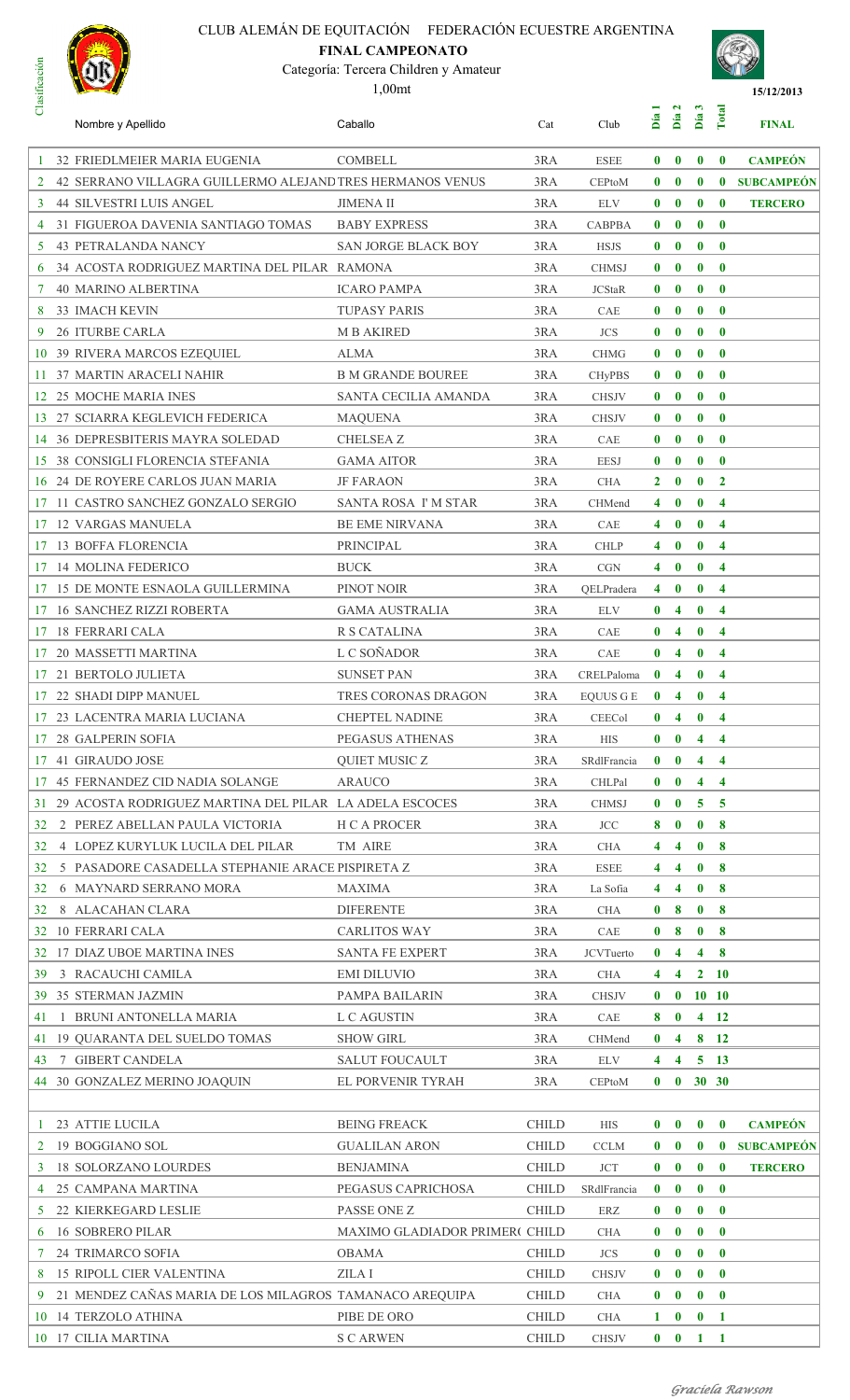### **FINAL CAMPEONATO**



| Clasificación |                                    | Categoría: Tercera Children y Amateur<br>$1,00$ mt |              |                  |              |                         |                |                         | 15/12/2013     |
|---------------|------------------------------------|----------------------------------------------------|--------------|------------------|--------------|-------------------------|----------------|-------------------------|----------------|
|               | Nombre y Apellido                  | Caballo                                            | Cat          | Club             | Día          | Día 2                   | Día 3          | Total                   | <b>FINAL</b>   |
|               | 12 9 SOLORZANO LOURDES             | LV CHOOSE YOUR KING                                | <b>CHILD</b> | <b>JCTUC</b>     | 4            | $\bf{0}$                | $\bf{0}$       | $\overline{4}$          |                |
|               | 12 10 SANTACROCE VICTORIA          | <b>DON MATIAS II</b>                               | <b>CHILD</b> | <b>JCR</b>       | 4            | $\bf{0}$                | $\bf{0}$       | $\overline{\mathbf{4}}$ |                |
|               | 12 12 KIERKEGARD LESLIE            | PASSE PARTOUT Z                                    | <b>CHILD</b> | ERZ              | $\bf{0}$     | $\overline{\mathbf{4}}$ | $\mathbf{0}$   | $\overline{\mathbf{4}}$ |                |
|               | 12 13 CAPUTO TOMAS                 | L S VIRTUOSO                                       | <b>CHILD</b> | <b>CHLS</b>      | $\bf{0}$     | 4                       | $\mathbf{0}$   | $\overline{4}$          |                |
|               | 12 20 DIEZ ANDRES RAUL             | <b>HARLEKIN</b>                                    | <b>CHILD</b> | <b>CEGP</b>      | $\bf{0}$     | $\bf{0}$                | $\overline{4}$ | $\overline{\mathbf{4}}$ |                |
|               | 17 8 PEISINO VALENTINA             | <b>GAMA POLKA</b>                                  | <b>CHILD</b> | <b>JCVTuerto</b> | 5            | $\bf{0}$                | $\mathbf{0}$   | $-5$                    |                |
| 18            | 1 BLANCO MARIA VALENTINA           | <b>LOS BUJOS CANDY</b>                             | <b>CHILD</b> | <b>CHGCB</b>     | 8            | $\bf{0}$                | $\mathbf{0}$   | -8                      |                |
| 18            | <b>4 CARMONA LEYLA</b>             | <b>BARAL LEYLA</b>                                 | <b>CHILD</b> | <b>SPC</b>       | 4            | 4                       | $\mathbf{0}$   | $\bf8$                  |                |
| 18            | 6 TASSANO GIANNA ALEXA             | PIRATA M G                                         | <b>CHILD</b> | EEMisiones       | $\bf{0}$     | 8                       | $\bf{0}$       | 8                       |                |
| 21            | 7 SOL RODRIGUEZ DE LA FUENTE       | <b>SZ WONDERFULL</b>                               | <b>CHILD</b> | <b>CHA</b>       | 6            | $\bf{0}$                |                | $4 \quad 10$            |                |
| 22            | 2 KIERKEGARD RICHARD               | REY Z                                              | <b>CHILD</b> | <b>ERZ</b>       | 8            | $\bf{0}$                |                | $4 \quad 12$            |                |
|               | 23 11 CRESPO VERDU TAMARA          | <b>CHEPTEL HUINCA</b>                              | <b>CHILD</b> | ERZ              | 4            | $\bf{0}$                |                | 9 <sub>13</sub>         |                |
|               | 24 5 BUSAMIA SANTIAGO AGUSTIN      | L O MORENA                                         | <b>CHILD</b> | <b>ERCC</b>      | 4            | $\overline{4}$          |                | 8 16                    |                |
|               |                                    |                                                    |              |                  |              |                         |                |                         |                |
|               | 14 HARGUINTEGUY GUSTAVO G.         | <b>MALACARA GALILEO</b>                            | AMT          | <b>CHA</b>       | $\mathbf{0}$ | $\mathbf{0}$            |                | $1 \quad 1$             | <b>CAMPEÓN</b> |
| 2             | <b>10 VIVIANI CELESTE AGOSTINA</b> | ANCEMI QUEBRACHO                                   | AMT          | <b>ELV</b>       | 4            | $\bf{0}$                | $\bf{0}$       |                         | 4 SUBCAMPEÓN   |
| $\mathbf{3}$  | 9 BLANCO FERNANDO AUGUSTO          | <b>VE Y VE KARATE KID</b>                          | <b>AMT</b>   | <b>CHA</b>       | 4            | 4                       | $\bf{0}$       | $\bf{8}$                | <b>TERCERO</b> |
|               | 11 VIVIANI CELESTE AGOSTINA        | <b>FLOBBER</b>                                     | <b>AMT</b>   | <b>ELV</b>       | 4            | $\bf{0}$                | $\overline{4}$ | 8                       |                |
| 5             | <b>12 ACASTELLO EDUARDO</b>        | <b>EL DUBAI</b>                                    | AMT          | <b>CHA</b>       | 1            | $\bf{0}$                | 8              | $\overline{9}$          |                |
| 6             | 7 GARCIA SILVIA                    | <b>BANDURRIA ERINA</b>                             | AMT          |                  | 4            | $\overline{\mathbf{4}}$ |                | $2 \quad 10$            |                |
| 7             | <b>13 SARAVIA MARIA</b>            | <b>ATRAPADO</b>                                    | AMT          | <b>MCC</b>       | $\mathbf{0}$ | $\bf{0}$                |                | 14 14                   |                |
| 8             | 8 BARRIOS ANIBAL TOMAS             | <b>BANDURRIA MISTICA</b>                           | AMT          | <b>CCLP</b>      | 4            |                         |                | 4 13 21                 |                |
| 9             | 2 SWISTAK VALERIA                  | <b>SHARAG</b>                                      | AMT          | <b>IIGC</b>      | 4            |                         |                | 16 4 24                 |                |
| 9             | <b>6 NEDER GRACIELA</b>            | <b>LOS TALAS CAUDILLO</b>                          | AMT          | <b>JCC</b>       | 4            |                         |                | 7 13 24                 |                |
| 11            | 4 DE SOUZA MARIA VICTORIA          | <b>TROPI IMPARCIAL</b>                             | AMT          | CAE              |              | $14 \quad 0$            |                | 34 48                   |                |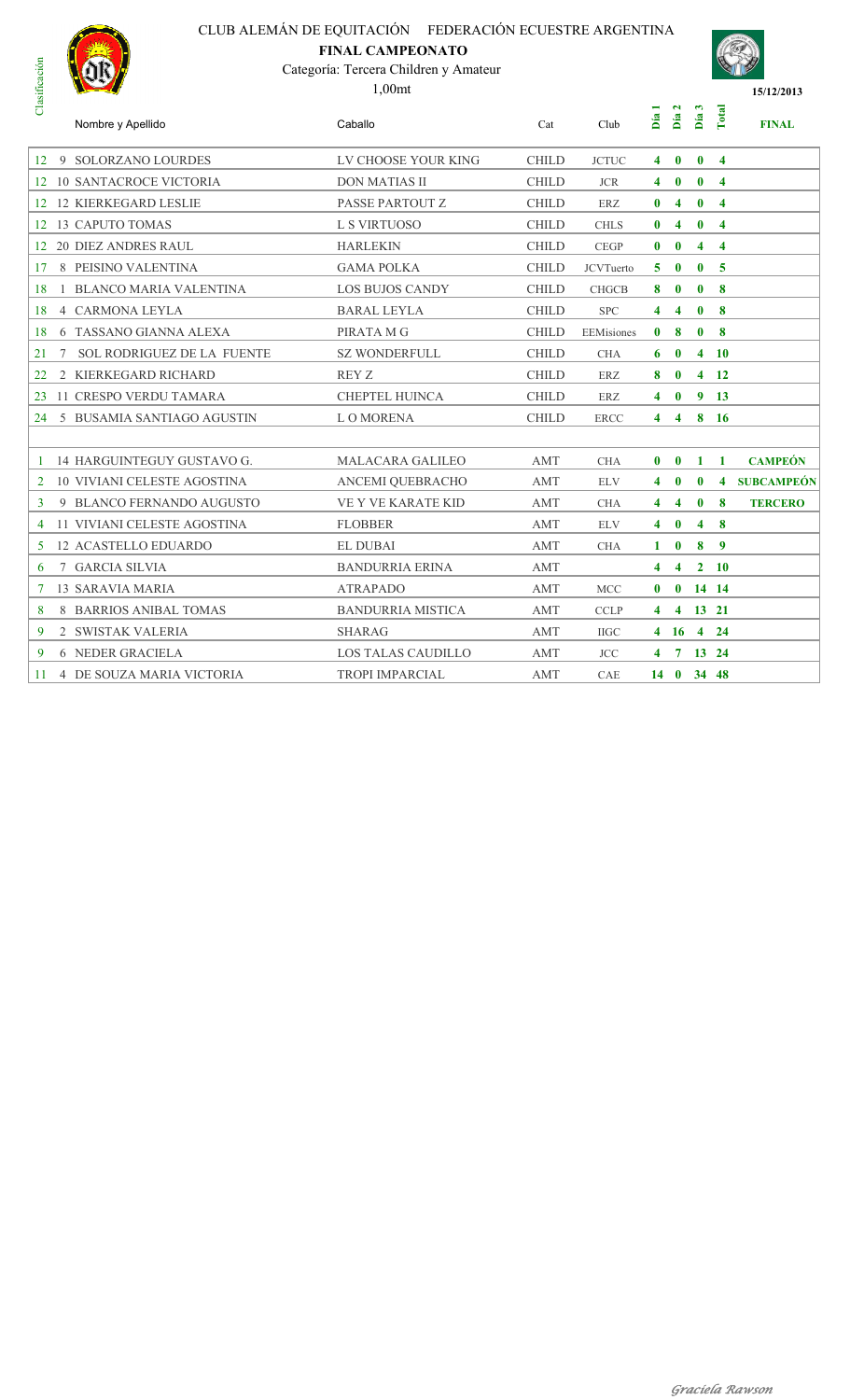# CLUB ALEMÁN DE EQUITACIÓN FEDERACIÓN ECUESTRE ARGENTINA **FINAL CAMPEONATO**



#### Categoría: Tercera





| ರ              | Nombre y Apellido                                             | Caballo                           | Cat          | Club                     | Día            | Día 2                        | $\boldsymbol{\omega}$<br>Día                       | Total                   | <b>FINAL</b>      |
|----------------|---------------------------------------------------------------|-----------------------------------|--------------|--------------------------|----------------|------------------------------|----------------------------------------------------|-------------------------|-------------------|
| 1              | 41 RICCA HASQUIRY MARIA VICTORIA                              | ANCEMI I'M COOL                   | 3RA          | <b>CHyPBS</b>            | $\bf{0}$       | $\bf{0}$                     | $\bf{0}$                                           | $\bf{0}$                | <b>CAMPEÓN</b>    |
| 2              | 42 COPELLO ANTONELLA                                          | <b>R S MARGOT</b>                 | 3RA          | <b>EELA</b>              | $\bf{0}$       | $\bf{0}$                     | $\mathbf{0}$                                       | $\mathbf{0}$            | <b>SUBCAMPEÓN</b> |
| 3              | <b>43 JOAQUIN LUCA</b>                                        | <b>LEON BRUMARIO</b>              | 3RA          | <b>JCRaf</b>             | $\bf{0}$       | $\bf{0}$                     | $\bf{0}$                                           | $\bf{0}$                | <b>TERCERO</b>    |
| $\overline{4}$ | <b>40 MARCELINO LAUMAN</b>                                    | <b>EXCALIBUR L O</b>              | 3RA          | <b>CHSF</b>              | $\bf{0}$       | $\bf{0}$                     | $\bf{0}$                                           | $\mathbf{0}$            |                   |
| 5              | <b>37 SACK VALENTINA</b>                                      | E S CHAMPION FOR VOLT             | 3RA          | <b>CHA</b>               | 1              | $\bf{0}$                     | $\bf{0}$                                           | $\mathbf{1}$            |                   |
| 6              | <b>36 FITTE ESTANISLAO</b>                                    | TAMBO CALIFA                      | 3RA          | LQMasch                  | $\bf{0}$       | $\overline{2}$               | $\bf{0}$                                           | $\overline{2}$          |                   |
| 7              | <b>17 SILBERAY VERDU GALA</b>                                 | <b>DP BILABILU</b>                | 3RA          | <b>ELV</b>               | 4              | $\bf{0}$                     | $\bf{0}$                                           | $\overline{\bf{4}}$     |                   |
| 7              | <b>18 MASSETTI MARTINA</b>                                    | <b>DOSALBO</b>                    | 3RA          | <b>CAE</b>               | 4              | $\bf{0}$                     | $\bf{0}$                                           | $\overline{\mathbf{4}}$ |                   |
| 7              | 21 BESADA ESTEBAN                                             | TEMPRANAL                         | 3RA          | <b>CHA</b>               | 4              | $\bf{0}$                     | $\bf{0}$                                           | $\overline{\bf{4}}$     |                   |
| 7              | 25 RUIZ JUAN GREGORIO                                         | <b>HJ GRANADA</b>                 | 3RA          | <b>JCC</b>               | 4              | $\bf{0}$                     | $\bf{0}$                                           | $\overline{\mathbf{4}}$ |                   |
| 7              | 27 NANCY PETRALANDA                                           | <b>SJ GODOFREDO</b>               | 3RA          | <b>HSJ</b>               | 4              | $\bf{0}$                     | $\bf{0}$                                           | $\overline{\mathbf{4}}$ |                   |
| 7              | <b>28 BESADA ESTEBAN</b>                                      | E L M ATILA                       | 3RA          | <b>CHA</b>               | 4              | $\bf{0}$                     | $\bf{0}$                                           | $\overline{\mathbf{4}}$ |                   |
|                | 29 MARINO ALBERTINA                                           | <b>ICARO PAMPA</b>                | 3RA          | <b>JCStaRosa</b>         | $\bf{0}$       | 4                            | $\bf{0}$                                           | $\overline{\mathbf{4}}$ |                   |
| 7              | 31 DE MONTE ESNAOLA GUILLERMINA                               | <b>CLASSIC NIXON</b>              | 3RA          | QELPradera               | $\bf{0}$       | 4                            | $\bf{0}$                                           | $\overline{\mathbf{4}}$ |                   |
| 7              | <b>33 GRISANTI MICAELA</b>                                    | <b>GAMA CHIQUILIN</b>             | 3RA          | CENeuq                   | $\bf{0}$       | 4                            | $\bf{0}$                                           | $\overline{\mathbf{4}}$ |                   |
| 7              | <b>38 ROBERTS JULIO NICOLAS</b>                               | <b>HOG DIONISIO</b>               | 3RA          | CHTrelew                 | $\bf{0}$       | $\bf{0}$                     | $\overline{\mathbf{4}}$                            | $\overline{\bf{4}}$     |                   |
| 7              | 39 MATTES MARIA PIA                                           | <b>TABACO II</b>                  | 3RA          | <b>CHG</b>               | $\bf{0}$       | $\bf{0}$                     | 4                                                  | $\overline{\mathbf{4}}$ |                   |
| 7              | <b>44 GIUSTI JOSEFINA</b>                                     | SEÑORITA ROSE                     | 3RA          | CGN                      | $\bf{0}$       | $\bf{0}$                     | 4                                                  | $\overline{\mathbf{4}}$ |                   |
| 7              | <b>45 DEL VAL VICTORIA AYELEN</b>                             | DON CASTER Z                      | 3RA          | <b>CHBA</b>              | $\bf{0}$       | $\bf{0}$                     | 4                                                  | $\overline{\mathbf{4}}$ |                   |
|                | <b>46 SCARANO GEORGINA</b>                                    | EL CACHAÇA 24                     | 3RA          | <b>JCR</b>               | $\bf{0}$       | $\bf{0}$                     | $\overline{\mathbf{4}}$                            | $\overline{\mathbf{4}}$ |                   |
| 7              | <b>48 GATTI AGUSTIN ANDRES</b>                                | <b>LOLA</b> M                     | 3RA          | <b>CHA</b>               | $\bf{0}$       | $\bf{0}$                     | $\overline{\mathbf{4}}$                            | $\overline{\mathbf{4}}$ |                   |
| 7              | <b>49 ALVAREZ ISASI LUCIA</b>                                 | <b>AMERICANA I</b>                | 3RA          | CHLSAgus                 | $\bf{0}$       | $\bf{0}$                     | 4                                                  | $\overline{\mathbf{4}}$ |                   |
| 23             | 34 TARUSCHIO AGUSTINA CECILIA                                 | <b>BARAL NAUTILUS</b>             | 3RA          | <b>CHyGCB</b>            | 1              | 1                            | 4                                                  | 6                       |                   |
| 23             | 35 CORBACHO RE MARIA CLARA                                    | LUXEMBURGO I                      | 3RA          | LAlamosCC                | 1              | 1                            | $\overline{\mathbf{4}}$                            | 6                       |                   |
| 25             | <b>13 MARTIN ARACELI NAHIR</b>                                | <b>ESPUELAS SERENA</b>            | 3RA          | <b>CHyPBS</b>            | 6              | -1                           | $\bf{0}$                                           | $\overline{7}$          |                   |
| 26             | 9 GATTI AGUSTIN ANDRES                                        | <b>BIG ROCK</b>                   | 3RA          | <b>CHA</b>               | 4              | $\overline{\bf{4}}$          | $\bf{0}$                                           | 8                       |                   |
| 26             | <b>10 STERMAN JAZMIN</b>                                      | A S HYO HELENICA                  | 3RA          | <b>CHSJV</b>             | $\overline{4}$ | $\overline{\mathbf{4}}$      | $\bf{0}$                                           | 8                       |                   |
|                | 26 11 BLUMENTHAL MATIAS NAHUEL                                | <b>CAPITAN III</b>                | 3RA          | <b>JCRaf</b>             | $\bf{0}$       | 8                            | $\bf{0}$                                           | 8                       |                   |
|                | 26 19 RAWSON NICOLASA                                         | <b>KING'S ZARINA</b>              | 3RA          | <b>CHMSJ</b>             |                | $4 \quad 0$                  |                                                    | $4 \quad 8$             |                   |
|                | 26 22 GIUSTI JOSEFINA                                         | REC PICOLINA                      | 3RA          | CGN                      | $\overline{4}$ | $\mathbf{0}$                 | $\overline{\mathbf{4}}$                            | 8                       |                   |
|                | 26 23 ARNDT SOFIA INES<br>26 26 CAMINAL JUANA                 | <b>GUAPAI</b><br>CHINO COMPLICADA | 3RA<br>3RA   | $\overline{0}$<br>CHConc | 4<br>4         | $\mathbf{0}$<br>$\mathbf{0}$ | $\overline{\mathbf{4}}$<br>$\overline{\mathbf{4}}$ | $\boldsymbol{8}$<br>8   |                   |
|                | 26 30 BELLONE ESTEFANIA                                       | <b>COUNTRY LADY</b>               | 3RA          | ${\rm HPCC}$             | $\bf{0}$       | 4                            | $\overline{\mathbf{4}}$                            | 8                       |                   |
|                | 26 32 RUSSO MATIAS                                            | <b>GEMELO</b>                     | 3RA          | <b>CHG</b>               | $\bf{0}$       | 4                            | $\overline{\mathbf{4}}$                            | 8                       |                   |
|                | 26 47 URBINA MARLENE                                          | PANZA VERDE I                     | 3RA          | <b>CHyPBS</b>            | $\bf{0}$       | $\mathbf{0}$                 | 8                                                  | 8                       |                   |
| 36             | 7 INSAURRALDE LUCIA MARIA                                     | <b>HIGH QUALITY</b>               | 3RA          | <b>CHBA</b>              | $\mathbf{0}$   | $\overline{\mathbf{9}}$      | $\bf{0}$                                           | $\overline{9}$          |                   |
| 36             | <b>16 BOTTONE MICAELA</b>                                     | DAY LIGHT Z                       | 3RA          | $\rm JCR$                | 4              | $\blacksquare$               | $\overline{\mathbf{4}}$                            | $\overline{9}$          |                   |
| 38             | 14 SILBER BRENDA ABIGAIL                                      | R S GIGOLO                        | 3RA          | <b>CHLS</b>              | $\bf{0}$       | 6                            |                                                    | $4\quad10$              |                   |
| 39             | 8 FORTE MARIA LUCILA                                          | 3 M DUBLIN                        | 3RA          | <b>HPCC</b>              | 8              | $\mathbf{0}$                 | $\overline{\mathbf{4}}$                            | <b>12</b>               |                   |
| 39.            | 20 GONZALEZ MERINO JOAQUIN                                    | KULANTO ARECO                     | 3RA          | CEPtoM                   | 4              | $\mathbf 0$                  | 8                                                  | <b>12</b>               |                   |
| 39             | 24 MINGNORANCE NICOLE                                         | <b>TERRA VICTORIA</b>             | 3RA          | <b>LLCC</b>              | 4              | $\mathbf{0}$                 |                                                    | 8 <sub>12</sub>         |                   |
| 42             | 6 IRIGOIN MARIA MAGDALENA                                     | EL MILAGRO CREASY                 | 3RA          | <b>CEBB</b>              | $\bf{0}$       | $\overline{9}$               | $\overline{\mathbf{4}}$                            | - 13                    |                   |
|                | 42 15 SERRANO VILLAGRA GUILLERMO ALEJAND TRES HERMANOS BRUSET |                                   | 3RA          | CEPtoM                   | 5              | $\mathbf{0}$                 |                                                    | 8 13                    |                   |
| 44             | 12 LOPEZ ZIEHER MARIA SOL                                     | E M PUCCINI                       | 3RA          | <b>CHA</b>               | 6              | $\mathbf{1}$                 |                                                    | $7\quad14$              |                   |
| 45             | 5 BARROSO MARCOS                                              | EL PROTEGIDO                      | 3RA          | CHMend                   | 3 <sup>1</sup> | - 6                          |                                                    | $6 \t15$                |                   |
| 46             | 3 GALLEGO MARINA VICTORIA                                     | D N FEDERICO                      | 3RA          | CAE                      |                | $0$ 10 7 17                  |                                                    |                         |                   |
|                |                                                               |                                   |              |                          |                |                              |                                                    |                         |                   |
| -1             | 17 TRABUCCO FEDERICO                                          | CASSIO                            | <b>CHILD</b> | <b>ERCC</b>              | $\mathbf{0}$   | $\bf{0}$                     | $\bf{0}$                                           | $\bf{0}$                | <b>CAMPEÓN</b>    |
| 2              | <b>15 SOBRERO PILAR</b>                                       | MAXIMO GLADIADOR PRIMEI CHILD     |              | <b>CHA</b>               | $\bf{0}$       | $\mathbf{0}$                 | $\bf{0}$                                           | $\bf{0}$                | <b>SUBCAMPEÓN</b> |
| 3              | <b>14 RODRIGUEZ PALLISO CARLA</b>                             | <b>ALMENDRA I</b>                 | <b>CHILD</b> | <b>CHA</b>               | $\bf{0}$       | $\mathbf{0}$                 | $\bf{0}$                                           | $\bf{0}$                | <b>TERCERO</b>    |
| 4              | <b>18 BORRELLI REPILA ROSARIO</b>                             | HENRY JOTA CASSANDRA              | <b>CHILD</b> | CAE                      | $\bf{0}$       | $\mathbf{0}$                 | $\bf{0}$                                           | $\mathbf{0}$            |                   |
| 5              | 8 ZARZUR VALENTINA                                            | TRES CORONAS MARIANITO            | <b>CHILD</b> | <b>ERCC</b>              | 4              | $\bf{0}$                     | $\bf{0}$                                           | $\overline{4}$          |                   |
| 5              | <b>13 KIERKEGARD RICHARD</b>                                  | WARWIN Z                          | <b>CHILD</b> | ERZ                      | $\bf{0}$       | $\bf{0}$                     | $\overline{\mathbf{4}}$                            | $\overline{\mathbf{4}}$ |                   |
| 5              | <b>16 LANDINI ILARIA</b>                                      | <b>ARGENTINO A</b>                | <b>CHILD</b> | <b>CHA</b>               | $\bf{0}$       | $\bf{0}$                     | $\overline{\mathbf{4}}$                            | $\overline{4}$          |                   |
| 5.             | 19 TAGLE ZORRAQUIN MANUELA                                    | PLACE PIGALLE                     | <b>CHILD</b> | CHLDel                   | $\bf{0}$       | $\bf{0}$                     | $\overline{\mathbf{4}}$                            | $\overline{4}$          |                   |
|                | 5 20 KIERKEGARD RICHARD                                       | DU NOBLE                          | <b>CHILD</b> | ERZ                      |                | $\mathbf{0}$ 0               | $\overline{4}$                                     | $\overline{4}$          |                   |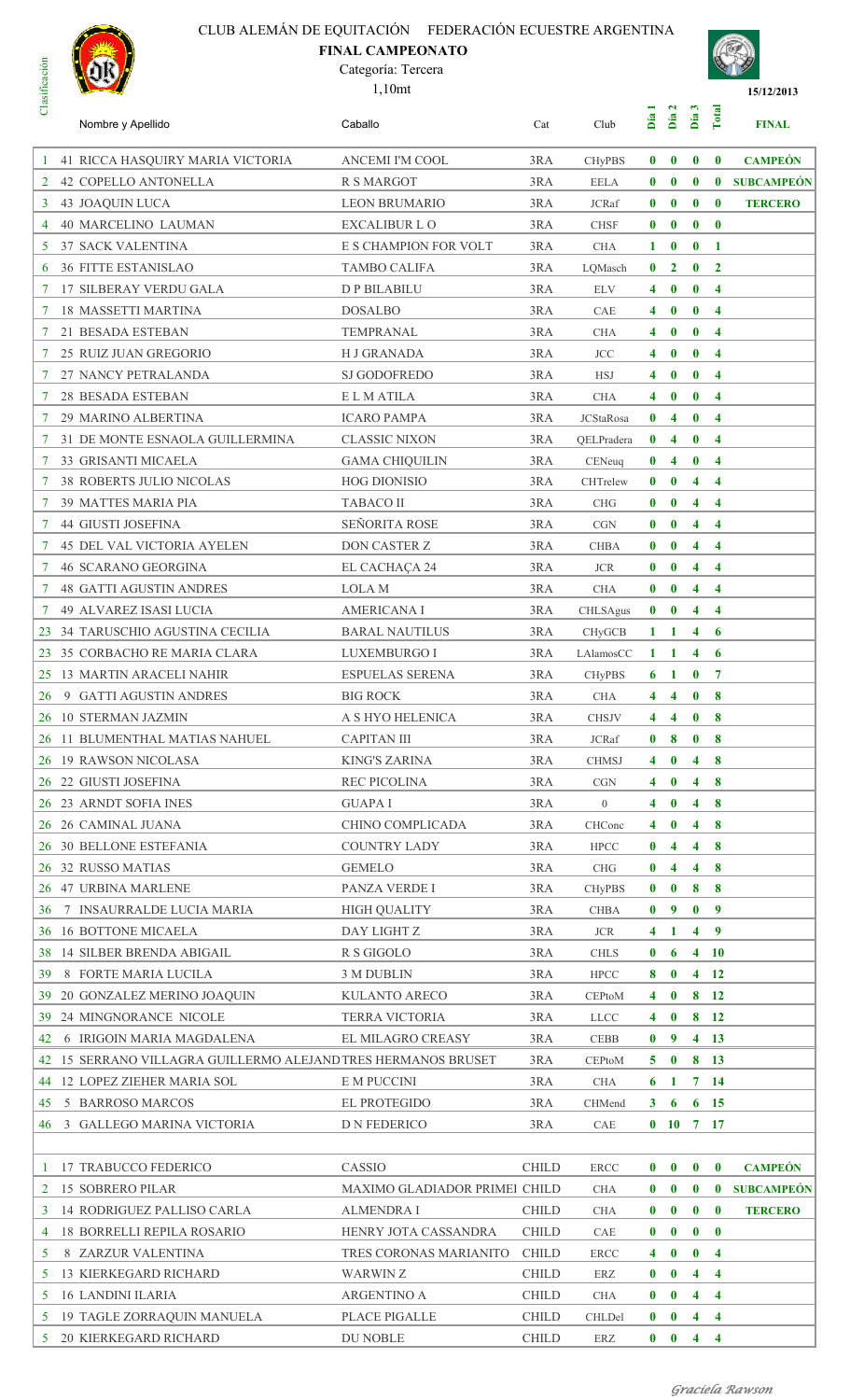# CLUB ALEMÁN DE EQUITACIÓN FEDERACIÓN ECUESTRE ARGENTINA **FINAL CAMPEONATO**



#### Categoría: Tercera

1,10mt



| ರ              | Nombre y Apellido                  | Caballo                        | Cat          | Club          | Día          | $\mathbf{z}$<br>Día     | S<br>Día                | Total                   | <b>FINAL</b>      |
|----------------|------------------------------------|--------------------------------|--------------|---------------|--------------|-------------------------|-------------------------|-------------------------|-------------------|
| 10             | 3 BORN EMMA                        | C T DOLL                       | <b>CHILD</b> | <b>CHSJV</b>  | 5.           | $\mathbf{0}$            | $\bf{0}$                | $\overline{5}$          |                   |
| 10             | 4 KIERKEGARD LESLIE                | <b>QUICK DE BEAUFOUR</b>       | <b>CHILD</b> | ERZ           | $\bf{0}$     | 5                       | $\bf{0}$                | $\overline{5}$          |                   |
| 12             | 5 KRIGER JUAN PABLO                | <b>BANDURRIA HONDA</b>         | <b>CHILD</b> | <b>CHLS</b>   | 4            | $\mathbf{0}$            | 4                       | 8                       |                   |
| 12             | <b>6 RAIGADA LUZ BELEN</b>         | SANTA ROSA IMPERIO SALAI CHILD |              | <b>ERCC</b>   | 4            | $\mathbf{0}$            | $\overline{\mathbf{4}}$ | 8                       |                   |
| 12             | 7 RODRIGUEZ PALLISO CARLA          | CANDIL DIOGENES                | <b>CHILD</b> | CHA           | 4            | $\bf{0}$                | 4                       | 8                       |                   |
| 12             | <b>10 VERON IARA</b>               | <b>NORIT LARINO</b>            | <b>CHILD</b> | <b>CHyGCB</b> | $\bf{0}$     | $\overline{\mathbf{4}}$ | 4                       | 8                       |                   |
| 12             | 11 BORSOTTI LUGO LAUTARO MARTIN    | EL PORVENIR OUITUS             | <b>CHILD</b> | <b>JCR</b>    | $\mathbf{0}$ | $\overline{4}$          | 4                       | 8                       |                   |
| 12             | <b>12 CANDISANO BAUTISTA</b>       | <b>GUARU PODIUM</b>            | <b>CHILD</b> | <b>TFBB</b>   | $\bf{0}$     | $\mathbf{0}$            | 8                       | 8                       |                   |
| 18             | 1 URTUBEY STEFANO                  | REMONTA FIJATIVO               | <b>CHILD</b> | ELEstablo     | 6            | $\bf{0}$                | 5                       | -11                     |                   |
| 19             | 9 BORRELLI REPILA ROSARIO          | H J CORSARIO                   | <b>CHILD</b> | CAE           | 4            | $\mathbf{0}$            | 8                       | 12                      |                   |
| 20             | 2 CRESPO VERDU TAMARA              | LARRY Z                        | <b>CHILD</b> | ERZ           | 5.           | $\mathbf{0}$            | 16 21                   |                         |                   |
|                |                                    |                                |              |               |              |                         |                         |                         |                   |
| -1             | 17 GONZALEZ LA GRECA ANA CAROLINA  | <b>OUIKY Z</b>                 | <b>AMT</b>   | <b>CHA</b>    | $\mathbf{0}$ | $\mathbf{0}$            | $\bf{0}$                | $\mathbf{0}$            | <b>CAMPEÓN</b>    |
| 2              | <b>16 GARCIA ENRIQUE ARIEL</b>     | TRES CORONAS KATCHARAY AMT     |              | <b>CHMG</b>   | $\bf{0}$     | $\mathbf{0}$            | $\bf{0}$                | $\bf{0}$                | <b>SUBCAMPEÓN</b> |
| 3              | <b>18 RODRIGUEZ LARREA SABRINA</b> | NARCISO QUO VADIS              | AMT          | <b>CHA</b>    | $\bf{0}$     | $\mathbf{0}$            | $\bf{0}$                | $\mathbf{0}$            | <b>TERCERO</b>    |
| 4              | <b>15 MARISTANY NATALIA</b>        | ATA MUÑA MUÑA                  | AMT          | <b>JCR</b>    | $\bf{0}$     | $\bf{0}$                | $\bf{0}$                | $\bf{0}$                |                   |
| 5              | <b>13 SALVADO MARTINA</b>          | <b>GAMA CAPRICORNIO</b>        | AMT          | <b>ERCC</b>   | $\bf{0}$     | 1                       | $\bf{0}$                | $\mathbf{1}$            |                   |
| 6              | 11 CABELLON MATIAS JOEL            | <b>LA PASION BRANCA</b>        | AMT          | <b>CHyPBS</b> | $\mathbf{2}$ | $\mathbf{0}$            | $\bf{0}$                | $\overline{2}$          |                   |
| 7              | 8 VINACCIA MARIA FLORENCIA         | <b>CASTOR COOPER</b>           | AMT          | <b>CHyGCB</b> | 4            | $\bf{0}$                | $\bf{0}$                | $\overline{\mathbf{4}}$ |                   |
| $\overline{7}$ | 9 BLANCO FERNANDO AUGUSTO          | ANCEMI OUILA OUINA             | AMT          | <b>CHA</b>    | $\bf{0}$     | $\overline{\mathbf{4}}$ | $\bf{0}$                | $\overline{\mathbf{4}}$ |                   |
| $\overline{7}$ | 10 MENDEZ CAÑAS ALBERTO HERNAN     | <b>LOS OMBUES WEIMBERG</b>     | <b>AMT</b>   | <b>CHA</b>    | $\bf{0}$     | 4                       | $\bf{0}$                | $\boldsymbol{4}$        |                   |
| 10             | 5 GONZALEZ LA GRECA ANA CAROLINA   | <b>ROXAN S RECIFE</b>          | AMT          | <b>CHA</b>    | 4            | 1                       | $\bf{0}$                | 5                       |                   |
| 10             | 14 BALDARENA MATEO                 | PEGASUS PARIS                  | AMT          | CdAcuerdo     | $\mathbf{0}$ | $\bf{0}$                | 5                       | 5                       |                   |
| 12             | 4 CABELLON MATIAS JOEL             | <b>REC FABULOSO II</b>         | <b>AMT</b>   | <b>CHyPBS</b> | 1            | 5                       | 1                       | $\overline{7}$          |                   |
| 13             | 3 BLANCO GUSTAVO ADOLFO            | <b>WORIANDRAZ</b>              | <b>AMT</b>   | <b>CHyGCB</b> | 6            | -1                      | 1                       | 8                       |                   |
| 13             | <b>6 SAN MARTIN LUCAS</b>          | <b>CASCOS CONCARAN</b>         | AMT          | <b>CHSJV</b>  | 4            | $\bf{0}$                | 4                       | 8                       |                   |
| 13             | 7 PORTELA EMMANUEL                 | <b>J R LIBER RICA</b>          | AMT          | <b>CHBA</b>   | 4            | $\mathbf{0}$            | $\overline{\mathbf{4}}$ | 8                       |                   |
| 16             | 12 BELTRAMO JOSE LUIS              | L C CABALERO                   | AMT          | <b>JCR</b>    | 1            | $\bf{0}$                | 9                       | <b>10</b>               |                   |
| 17             | 2 GARCIA ENRIQUE ARIEL             | <b>LOS TALAS LEAL</b>          | <b>AMT</b>   | <b>CHMG</b>   | $\mathbf{0}$ | 8                       | $\overline{\mathbf{4}}$ | 12                      |                   |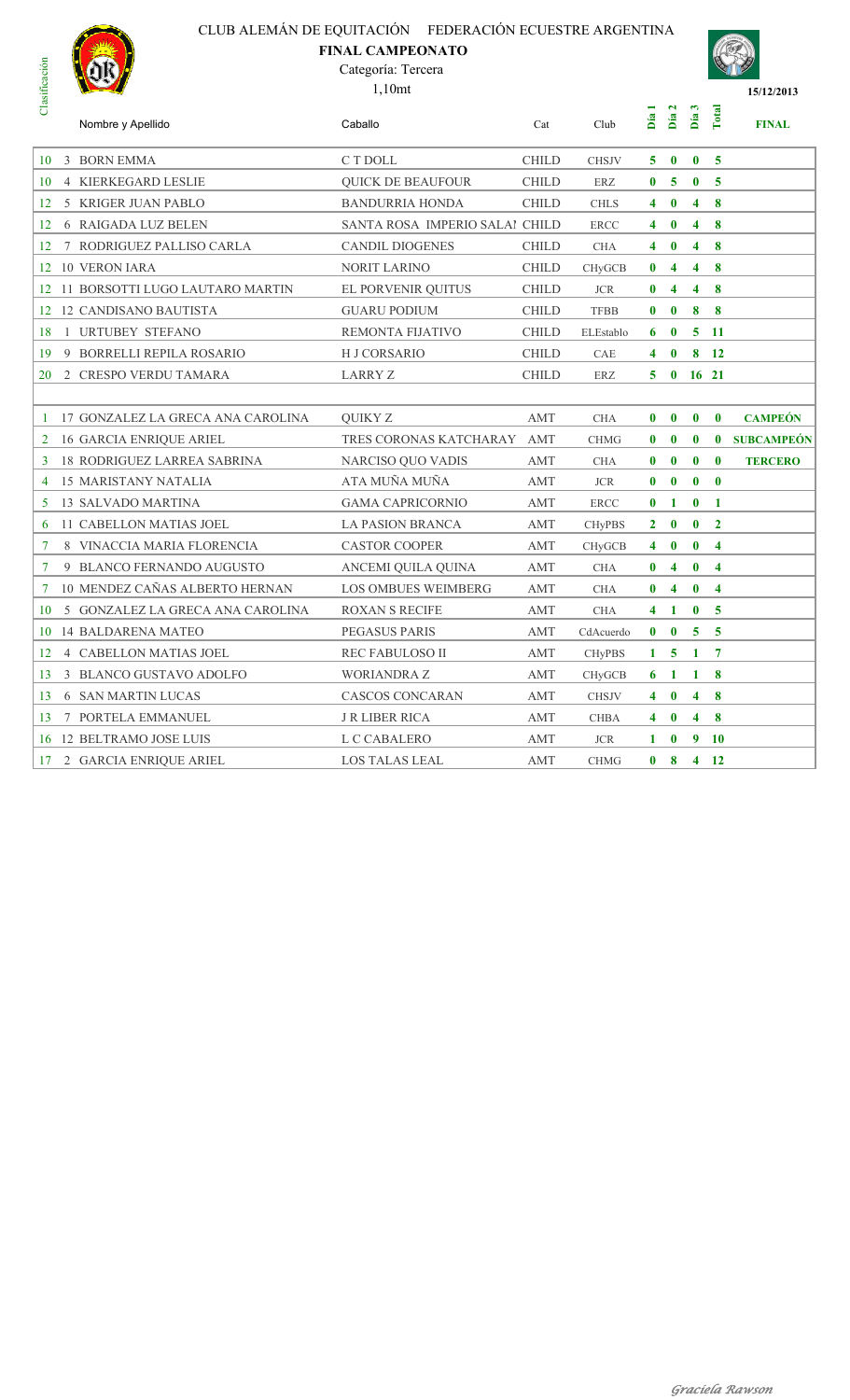

|               |   | <b>NOR</b>                                                    | <b>FINAL CAMPEONATO</b>            |                             |                       |              |                      |                     |                         |                |                   |
|---------------|---|---------------------------------------------------------------|------------------------------------|-----------------------------|-----------------------|--------------|----------------------|---------------------|-------------------------|----------------|-------------------|
| Clasificación |   | Categoría: TERCERA CHILDREN Y AMATEUR                         |                                    |                             |                       |              |                      | <b>Puntos</b>       |                         |                | 15/12/2013        |
|               |   | N° Nombre y Apellido                                          | S.V: 1,20mts<br>Caballo            | Cat                         | Club                  | Día          | $\mathbf{r}$<br>Día: | Recl                | Rec <sub>2</sub>        | Total          | <b>FINAL</b>      |
| -1            |   | <b>11 INCHAUSPE JULIA</b>                                     | <b>BARAL NARCISO</b>               | 3RA                         | <b>ELV</b>            | 4            | 4                    | $\bf{0}$            | $\bf{0}$                | 8              | <b>CAMPEÓN</b>    |
| 2             |   | 13 FABBRO CAMILA                                              | <b>GIN NOTRO FLORO DE MILI 3RA</b> |                             | ESEDep                | 5            | $\bf{0}$             | $\bf{0}$            | $\overline{\mathbf{4}}$ | 9              | <b>SUBCAMPEÓN</b> |
| 2             |   | 9 OTEDA CAMILA                                                | <b>LOS NARCISOS HELIO</b>          | 3RA                         | <b>CHStaL</b>         | 5            | $\bf{0}$             | 4                   | $\bf{0}$                | 9              | <b>TERCERO</b>    |
| 4             |   | 10 ROUGER HECTOR FERNANDO                                     | <b>IRA</b>                         | 3RA                         | CHConc                | 1            | 4                    | 4                   | 1                       | 10             | 4                 |
| 5             |   | 7 RUIZ MARTINEZ CATALINA                                      | <b>CAQUEL DOLLAR</b>               | 3RA                         | <b>CHMSJ</b>          | $\mathbf{2}$ | $\bf{0}$             | 8                   | 5                       | 15             | 5                 |
| 6             |   | <b>12 BOVINO RICARDO</b>                                      | <b>AROMO BIG BAY</b>               | 3RA                         | CHConc                | 4            | $\bf{0}$             | 4                   | 8                       | 16             | 6                 |
| 7             |   | <b>6 KLÖCKNER CARINA</b>                                      | <b>BARAL JOSELO</b>                | 3RA                         | <b>CCLP</b>           | 6            | 4                    | 5                   | $\mathbf{2}$            | 17             | $\overline{7}$    |
| 8             |   | 5 ARNDT SOFIA INES                                            | F T JALISCO                        | 3RA                         | <b>HIS</b>            | 6            | 4                    | 8                   | $\overline{\bf{4}}$     | 22             | 8                 |
| 9             |   | 8 SANTORO MARTINA ELISA                                       | L N ANUNCIADO                      | 3RA                         | ELDorada              | 5            | 4                    | $\bf{0}$<br>15      |                         | 24             | 9                 |
| 10            | 1 | <b>GALILEA GALVARINI TOMAS</b>                                | <b>BALOUTENDER</b>                 | 3RA                         | CH <sub>3</sub> A     | 10           | $\bf{0}$             | 12                  | $\overline{\mathbf{4}}$ | 26             | 10                |
| 11            |   | 4 RAIGADA EUGENIA DEL SOL                                     | TRES CORONAS OFELIA                | 3RA                         | <b>ERCC</b>           | $\bf{0}$     | 8                    | 12                  | 8                       | 28             | 11                |
| 12            |   | 2 GRISANTI MICAELA                                            | <b>ROTTWAILER D</b>                | 3RA                         | CENeuq                | 8            | 4                    | 8                   | 35                      | 55             | 12                |
|               |   |                                                               |                                    |                             |                       |              |                      |                     |                         |                |                   |
| -1            |   | 11 VERNENGO MELINA                                            | <b>NERA</b>                        | <b>CHILL</b>                | <b>CHyGCB</b>         | $\bf{0}$     | $\bf{0}$             | $\bf{0}$            | $\bf{0}$                | $\bf{0}$       | <b>CAMPEÓN</b>    |
| 2             |   | <b>10 SOLORZANO PEDRO</b>                                     | <b>GAMA CORRIENTES</b>             | <b>CHILE</b>                | <b>JCT</b>            | 1            | $\bf{0}$             | $\bf{0}$            | 1<br>$\mathbf{2}$       |                | <b>SUBCAMPEÓN</b> |
| 3             |   | 8 DIRCIE ALEX                                                 | TRES CORONAS TUBA                  | <b>CHILE</b>                | <b>CHA</b>            | $\bf{0}$     | 7                    | $\bf{0}$            | $\bf{0}$                | $\overline{7}$ | <b>TERCERO</b>    |
| 4             |   | 9 URTUBEY STEFANO                                             | REMONTA FIJATIVO                   | <b>CHILE</b>                | EEstablo              | $\mathbf{2}$ | $\bf{0}$             | 4                   | 9                       | 15             | 4                 |
| 5             |   | 4 CANDISANO MARTIN BAUTISTA                                   | TRES CORONAS COSMOS                | <b>CHILE</b>                | <b>TFBB</b>           | 9            | 4                    | 4                   | $\bf{0}$                | 17             | 5                 |
| 5             |   | 6 TARTAGLIA VALENTINA EMMA                                    | <b>BLACK LOUSE</b>                 |                             | CHILL CEPtoMadryn 9   |              | $\bf{0}$             | 4                   | $\overline{\mathbf{4}}$ | 17             | 5                 |
| 5             | 7 | DE BARROS LUCAS HUILEN IRUPE                                  | LA CORINA AÑO NUEVO                | CHILL                       | CHStaTer              | 2            | 1                    | 8                   | 6                       | 17             | 5                 |
| 8             |   | 5 CAMPI MALENA                                                | <b>LICENCIADA</b>                  |                             | CHILL CEMaraco        | 4            | 4                    | 9                   | 1                       | 18             | 8                 |
| 9             |   | <b>3 SANTACROCE VICTORIA</b>                                  | SAN JORGE B M DEVIL'S JUCHILE      |                             | <b>JCR</b>            | 8            | 8                    | 4                   | 12                      | 32             | 9                 |
| 10            |   | <b>TRIMARCO SOFIA</b>                                         | AMBATO C T CERISE                  | <b>CHILE</b>                | <b>JCS</b>            | 4            | 32                   | $\bf{0}$            | $\bf{0}$                | 36             | 10                |
| 11            |   | 2 TARTAGLIA VALENTINA EMMA                                    | <b>LA ILUSION EMBRUJO</b>          |                             | CHILL CEPtoMadryn 17  |              | <b>12</b>            | $\overline{\bf{4}}$ | 8                       | 41             | 11                |
|               |   |                                                               |                                    |                             |                       |              |                      |                     |                         |                |                   |
| 1             |   | 12 PICCOLO IGNACIO JAVIER                                     | DON EDUARDO PATAGONL AMT           |                             | CAHPort               | $\bf{0}$     | $\bf{0}$             | $\bf{0}$            | $\bf{0}$                | $\bf{0}$       | <b>CAMPEÓN</b>    |
| 2             |   | 10 FATTAL JAEF AGUSTIN ARISTIDES JC BIENVENIDA CONSTANTIN AMT |                                    |                             | <b>JCR</b>            | 1            | $\bf{0}$             | 4                   | $\mathbf{2}$            | 7              | <b>SUBCAMPEÓN</b> |
| 3             |   | 8 RAIMUNDEZ EZEQUIEL                                          | QUALISCO DE LA CHAISE              | AMT                         | <b>CHA</b>            | 4            | 4                    | $\bf{0}$            | $\bf{0}$                | 8              | <b>TERCERO</b>    |
| 3             |   | 7 ALMANZA MARIÑO NATALIA                                      | ESPERANZA M P                      | $\mathop{\rm AMT}\nolimits$ | $\rm CHA$             | 4            | 4                    | $\bf{0}$            | $\bf{0}$                | 8              | $\mathbf{3}$      |
| 3             |   | 11 SCORCELLI MARIA CECILIA                                    | <b>G P GAMA CHAMBELAIN</b>         | AMT                         | CAE                   | 0            | $\bf{0}$             | $\bf{0}$            | 8                       | 8              | 3 <sup>1</sup>    |
| 6             |   | 5 VACCARO CAROLINA VALQUIRIA                                  | SAN JORGE CHELINA Z                | <b>AMT</b>                  | CHSJdlP               | 5            | $\bf{0}$             | 8                   | $\bf{0}$                | 13             | 6                 |
| 7             |   | <b>6 SALVADO MARTINA</b>                                      | 3 MARIAS BELLOTA                   | AMT                         | $\operatorname{ERC}C$ | 4            | 4                    | 4                   | $\overline{\mathbf{4}}$ | <b>16</b>      | 7                 |
| 8             |   | 3 TONNELIER MARTIN HORACIO                                    | HUAYRA ESCLAVA                     | AMT                         | <b>CHMSJ</b>          | 10           | $\bf{0}$             | 8                   | 3                       | 21             | 8                 |
| 9             |   | 4 FIORITO ULISES                                              | L V CHALFONT                       | AMT                         | <b>CHLP</b>           | 12           | $\bf{0}$             | 4                   | 9                       | 25             | 9                 |
| 10            |   | 9 ZAJDMAN MIGUEL ANGEL                                        | LADY ODESSA EQUESTRIAl AMT         |                             | <b>CHA</b>            | $\mathbf{1}$ | $\mathbf{0}$         | 5 <sup>5</sup>      | 29                      | 35             | 10                |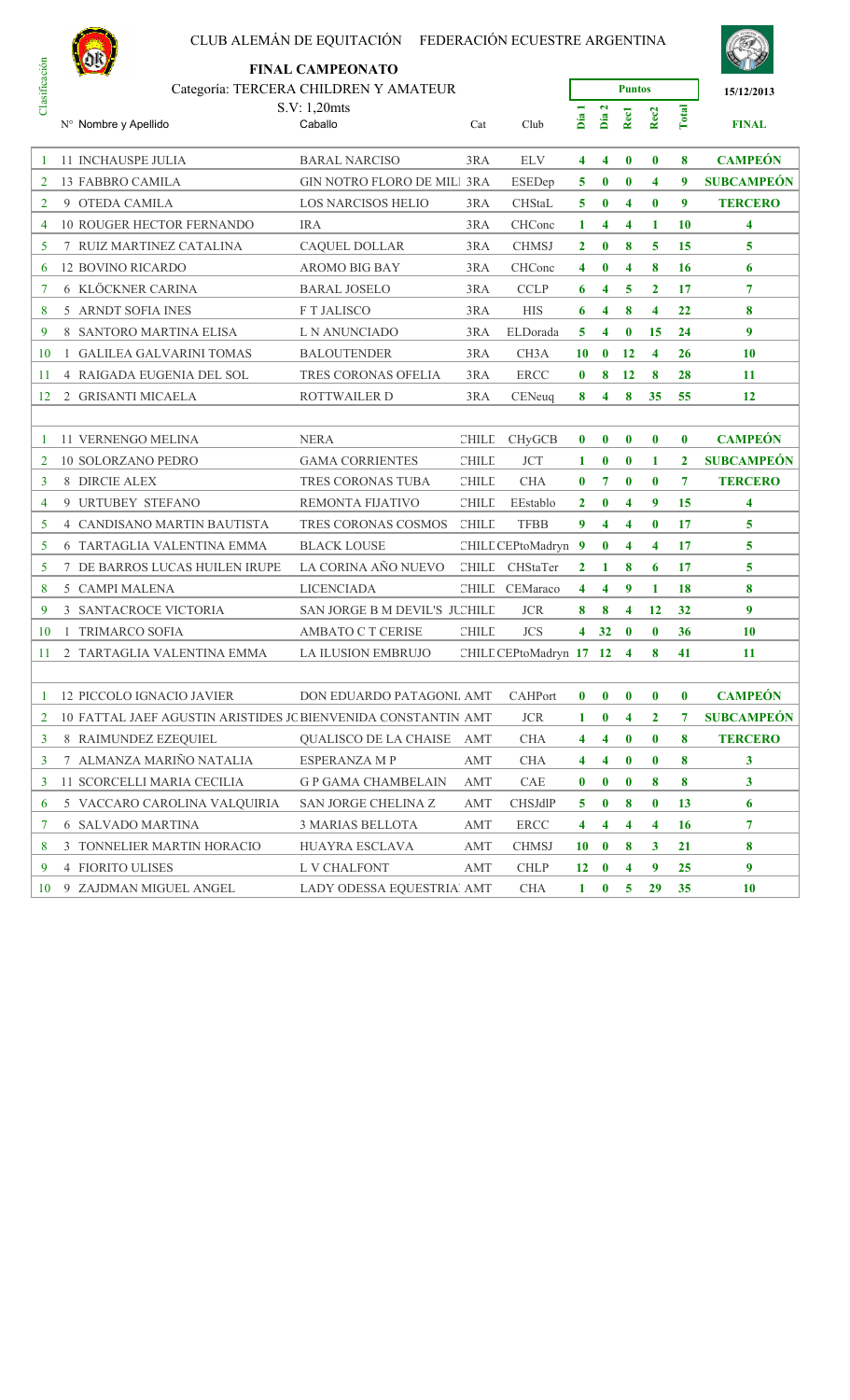# CLUB ALEMÁN DE EQUITACIÓN FEDERACIÓN ECUESTRE ARGENTINA **FINAL CAMPEONATO**



# Categoría: AMAZONAS





| Nombre y Apellido                       | Caballo                   | Cat        | Club              | $\overline{\phantom{0}}$<br>Día | $\mathbf{r}$<br>Día | S<br>Día.    | Total                   | <b>FINAL</b>                                                                       |
|-----------------------------------------|---------------------------|------------|-------------------|---------------------------------|---------------------|--------------|-------------------------|------------------------------------------------------------------------------------|
| <b>17 DUTRUEL BARBARA</b>               | PEGASUS DINA              | <b>AMA</b> | <b>JCC</b>        | $\bf{0}$                        | $\bf{0}$            | $\mathbf{0}$ | $\mathbf{0}$            | <b>CAMPEÓN</b>                                                                     |
| <b>14 RODRIGUEZ ROSSI ILEANA MARIEL</b> | <b>J R BERLIN</b>         | <b>AMA</b> | <b>CHA</b>        | $\mathbf{0}$                    | $\bf{0}$            | $\bf{0}$     | $\mathbf{0}$            | <b>SUBCAMPEÓN</b>                                                                  |
| 15 IÑARREA JULIANA                      | <b>EL 24 DAFNINA</b>      | AMA        | <b>CHMG</b>       | $\bf{0}$                        | $\bf{0}$            | $\mathbf{0}$ | $\mathbf{0}$            | <b>TERCERO</b>                                                                     |
| <b>13 FRANZA VIVIANA MONICA</b>         | L V QUANTOS Z             | <b>AMA</b> | <b>LLCC</b>       | $\bf{0}$                        | $\bf{0}$            | $\mathbf{0}$ | $\mathbf{0}$            |                                                                                    |
| 16 IÑARREA JULIANA                      | C B C AFFINITY Z          | <b>AMA</b> | <b>CHMG</b>       | $\mathbf{0}$                    | $\bf{0}$            | 4            | $\overline{\mathbf{4}}$ |                                                                                    |
| <b>18 AIZPURUA MARIA DE LA CRUZ</b>     | <b>SIL RETADOR</b>        | <b>AMA</b> | CH <sub>3</sub> A | $\bf{0}$                        | $\bf{0}$            | 4            | $\overline{\mathbf{4}}$ |                                                                                    |
| <b>6 BLAQUIER BELEN</b>                 | <b>JOTA E EUPHORIA</b>    | <b>AMA</b> | <b>TCC</b>        | $\overline{4}$                  | $\mathbf{1}$        | 1            | -6                      |                                                                                    |
| <b>19 ABDALA CONSTANZA</b>              | H J CLEO                  | <b>AMA</b> | <b>CHA</b>        | $\mathbf{0}$                    | $\bf{0}$            | 8            | 8                       |                                                                                    |
| 2 ORIFICI GARCIA MELISA                 | <b>LLAVANERAS CANDY</b>   | <b>AMA</b> | <b>CHLS</b>       | 4                               | 4                   | 4            |                         |                                                                                    |
| 3 DUTRUEL BARBARA                       | <b>ARIEL</b>              | <b>AMA</b> | <b>JCC</b>        | 4                               | 4                   |              |                         |                                                                                    |
| <b>4 PEROTTI VANESA SABRINA</b>         | <b>EL PORVENIR SUDDEN</b> | <b>AMA</b> | <b>JCR</b>        | 4                               | 4                   | 4            | $\overline{12}$         |                                                                                    |
| 5 GROBA JACQUELINE BELEN                | <b>CUYEN I</b>            | <b>AMA</b> | <b>CHMSJ</b>      | 4                               | 4                   | 8            | $-16$                   |                                                                                    |
| 9 AIZPURUA MARIA DE LA CRUZ             | <b>SIL TRIBAL</b>         | <b>AMA</b> | CH <sub>3</sub> A | 4                               | $\bf{0}$            |              |                         |                                                                                    |
| <b>10 AGUERO VELEZ ESTEFANIA AYLEN</b>  | TRES CORONAS DONATELLO    | <b>AMA</b> | <b>CHESDO</b>     | 4                               | $\bf{0}$            |              |                         |                                                                                    |
| <b>12 LAMELAS VERONICA L</b>            | <b>GAMA CHIPENDEL</b>     | AMA        | <b>CHA</b>        | $\mathbf{0}$                    | 4                   |              |                         |                                                                                    |
| 7 GARAY MARIA DE LOS ANGELES            | <b>TRIOMPHE DU HARLE</b>  | AMA        | <b>CHA</b>        | 4                               | $\bf{0}$            |              |                         |                                                                                    |
| 16 11 SARACENO MAGALI                   | <b>RIO BRAVO SHIRA</b>    | AMA        | <b>CHyPBS</b>     | $\mathbf{0}$                    | 4                   |              |                         |                                                                                    |
| <b>MONTONE MARIA JESUS</b>              | <b>ATAHUALPA II</b>       | AMA        | <b>CHGP</b>       | 4                               | 4                   |              |                         |                                                                                    |
|                                         |                           |            |                   |                                 |                     |              |                         | - 12<br>$4 \quad 12$<br>$12 \quad 16$<br>12 16<br>18 22<br>38 42<br>38 42<br>38 46 |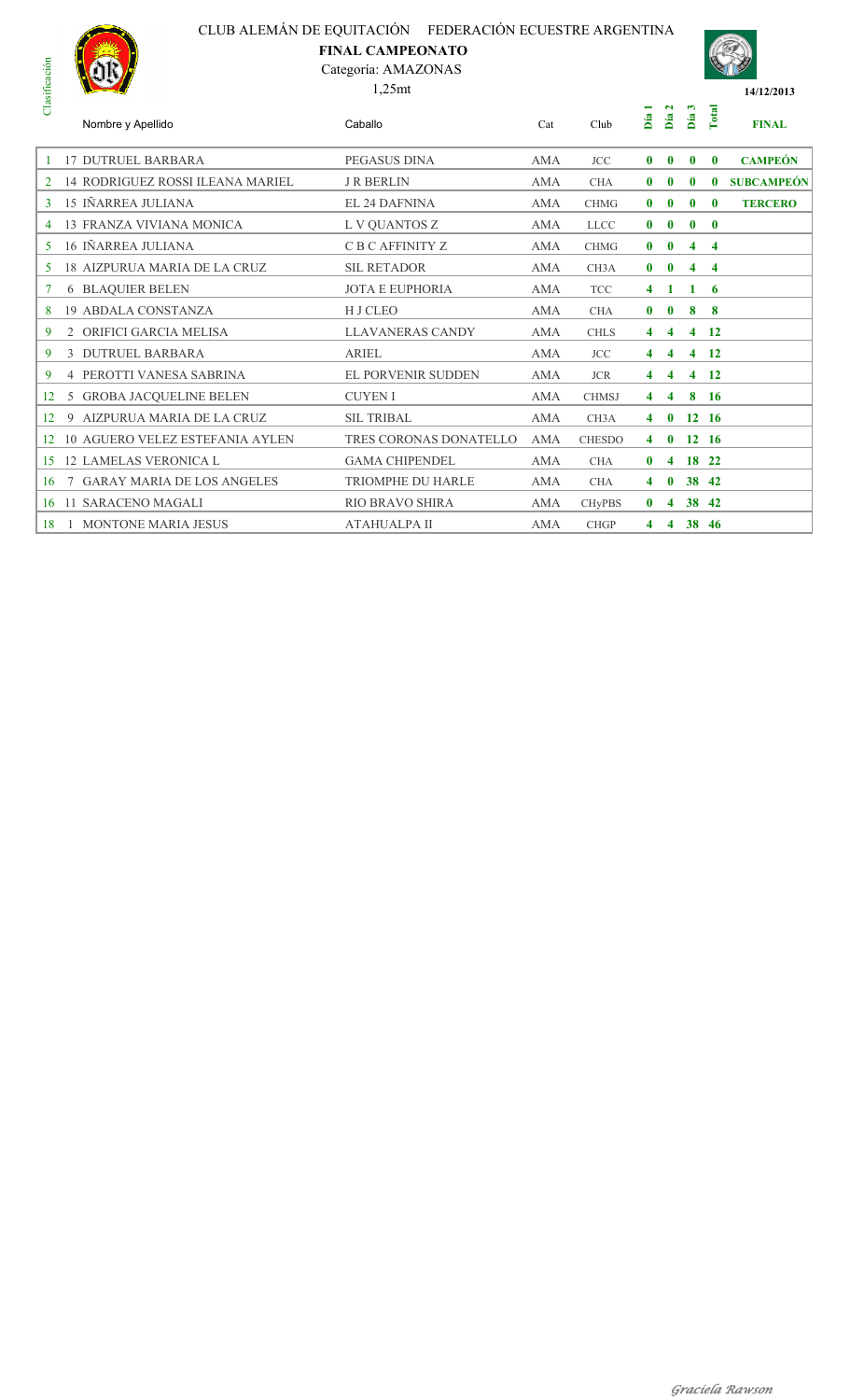

# CLUB ALEMÁN DE EQUITACIÓN FEDERACIÓN ECUESTRE ARGENTINA **FINAL CAMPEONATO**



|                |                | mr                                               | <b>FINAL CAMPEONATO</b>    |                  |                         |                             |                         |                         |                         |                |
|----------------|----------------|--------------------------------------------------|----------------------------|------------------|-------------------------|-----------------------------|-------------------------|-------------------------|-------------------------|----------------|
| Clasificación  |                |                                                  | Categoría: SEGUNDA         |                  |                         | 15/12/2013                  |                         |                         |                         |                |
|                |                | N° Nombre y Apellido                             | S.V:1,30mts<br>Caballo     | Club             | Día                     | $\mathbf{\tilde{z}}$<br>Día | Rec 1                   | Rec <sub>2</sub>        | Total                   | Final          |
| -1             |                | 29 LIHUEL GONZALEZ                               | EL CARO Z                  |                  | $\mathbf{0}$            | $\bf{0}$                    | $\bf{0}$                | $\bf{0}$                | $\bf{0}$                | Campeón        |
| $\overline{2}$ |                | 27 GONZALEZ RUBIO IMANOL SEBASI PUERTAS H J DINA |                            | <b>CHA</b>       | $\bf{0}$                | $\bf{0}$                    | $\bf{0}$                | $\bf{0}$                | $\bf{0}$                | Subcampeón     |
| 3              |                | 26 HARGUINTEGUY NICOLAS                          | MALACARA CHELANA           | <b>CHA</b>       | 1                       | 1                           | $\bf{0}$                | $\bf{0}$                | $\overline{2}$          | <b>Tercero</b> |
| 4              |                | 21 MUÑOZ ORTIZ ANDREA FLORENCI/ COLDY Z          |                            | <b>CHA</b>       | 4                       | $\bf{0}$                    | $\bf{0}$                | $\bf{0}$                | $\overline{\mathbf{4}}$ |                |
| 5              |                | 25 GIMENEZ VICTORIA                              | <b>MONARCA C H</b>         | <b>CHLSAg</b>    | $\bf{0}$                | $\mathbf{0}$                | 4                       | $\bf{0}$                | $\overline{\mathbf{4}}$ |                |
| 6              |                | 28 CAMPI MARTINA                                 | <b>BE EME SUPER RED</b>    | CEMaraco         | $\bf{0}$                | $\bf{0}$                    | $\bf{0}$                | 4                       | $\overline{\mathbf{4}}$ |                |
| 7              |                | 20 GONZALEZ LIHUEL MARIANO                       | <b>CHARLANA Z</b>          | ERZ.             | $\bf{0}$                | 1                           | 4                       | $\bf{0}$                | 5                       |                |
| 8              |                | 17 RODRIGUEZ ALFREDO MAXIMILIALLANCIER Z         |                            | <b>ERZ</b>       | $\overline{\mathbf{4}}$ | $\mathbf{0}$                | 4                       | $\bf{0}$                | 8                       |                |
| 9              |                | 24 RODRIGUEZ ALFREDO MAXIMILIAI CHARLINA Z       |                            | ERZ              | $\bf{0}$                | 4                           | $\bf{0}$                | $\overline{\mathbf{4}}$ | 8                       |                |
| 10             |                | 22 DIRCIE ALEX                                   | <b>INTENTAR</b>            | <b>CHA</b>       | $\bf{0}$                | 4                           | $\bf{0}$                | 4                       | 8                       |                |
| 11             |                | <b>19 CAROLA DI MAMBRO</b>                       | <b>TATABRA TEXAS</b>       | <b>CHIGCB</b>    | 5                       | $\mathbf{0}$                | $\mathbf{0}$            | $\overline{\mathbf{4}}$ | 9                       |                |
| 12             |                | 14 SANTIAGO ORIFICI                              | <b>LVO CAMILO</b>          | LS               | 8                       | $\bf{0}$                    | $\bf{0}$                | $\overline{4}$          | 12                      |                |
| 13             |                | 16 MALLIE TOMAS                                  | CHEPTEL CHINNEY POT        | <b>ELV</b>       | 4                       | $\bf{0}$                    | 4                       | 4                       | 12                      |                |
| 14             |                | 23 MONTI MARINA INES                             | <b>CHAMPAGNE Z</b>         | <b>CHA</b>       | $\bf{0}$                | 4                           | $\bf{0}$                | 8                       | 12                      |                |
| 15             |                | <b>18 GROBA JACQUELINE BELEN</b>                 | <b>GRAMA WANDA</b>         | <b>CHMSJ</b>     | $\bf{0}$                | $\overline{\mathbf{4}}$     | $\overline{\mathbf{4}}$ | 4                       | 12                      |                |
| 16             |                | 11 GRAU MOLINA AGUSTIN IGNACIO REMONTA JURISTA   |                            | <b>CHMSJ</b>     | $\bf{0}$                | $\overline{\mathbf{4}}$     | 8                       | $\bf{0}$                | 12                      |                |
| 17             |                | 13 GALVAN MARCELINO                              | <b>TWINKEL Z</b>           | <b>ERZ</b>       | $\bf{0}$                | 5                           | 4                       | $\overline{\mathbf{4}}$ | 13                      |                |
| 18             | 9              | MILITO MAXIMO                                    | <b>INKA</b>                | <b>CHA</b>       | 4                       | 4                           | 4                       | 4                       | 16                      |                |
| 19             | 8              | <b>IRIGOYEN VALENTINA</b>                        | ANCEMI QUERATINA Z         | <b>CHA</b>       | 4                       | $\bf{0}$                    | 12                      | $\bf{0}$                | 16                      |                |
| 20             |                | 12 CAPIZZI AUGUSTO                               | <b>CALATO</b>              | <b>ESEE</b>      | $\bf{0}$                | $\mathbf{0}$                | 12                      | $\overline{\mathbf{4}}$ | 16                      |                |
| 21             | $\overline{4}$ | MINUZZI JEANNERET MANUELA                        | EL CAPRICHO CHAMPION       | CAE              | 8                       | 4                           | 8                       | $\bf{0}$                | 20                      |                |
| 22             | 5              | PEROTTI SEBASTIAN ANDRES                         | HENRY JOTA SANTERO         | <b>JCRaf</b>     | 4                       | 8                           | 8                       | $\bf{0}$                | 20                      |                |
| 23             |                | <b>6 ABOITIZ LAURA CECILIA</b>                   | <b>LA FE MAITEN</b>        | <b>CAE</b>       | $\bf{0}$                | 9                           | 9                       | $\overline{\mathbf{4}}$ | 22                      |                |
| 24             | $\mathbf{2}$   | ORMA CARRASCO MAXIMO                             | H J COMETA                 | <b>CHMSJ</b>     | 8                       | 4                           | 12                      | $\bf{0}$                | 24                      |                |
| 25             |                | <b>15 BENAVIDEZ MATIAS</b>                       | REMONTA LANTANO            | <b>CHMSJ</b>     | 4                       | 4                           | $\bf{0}$                | 19                      | 27                      |                |
| 26             | 3              | FERNIOT SANTIAGO                                 | <b>INDIO RAMON PLATERO</b> | <b>JCRCuarto</b> | 4                       | 4                           | 16                      | 12                      | 36                      |                |